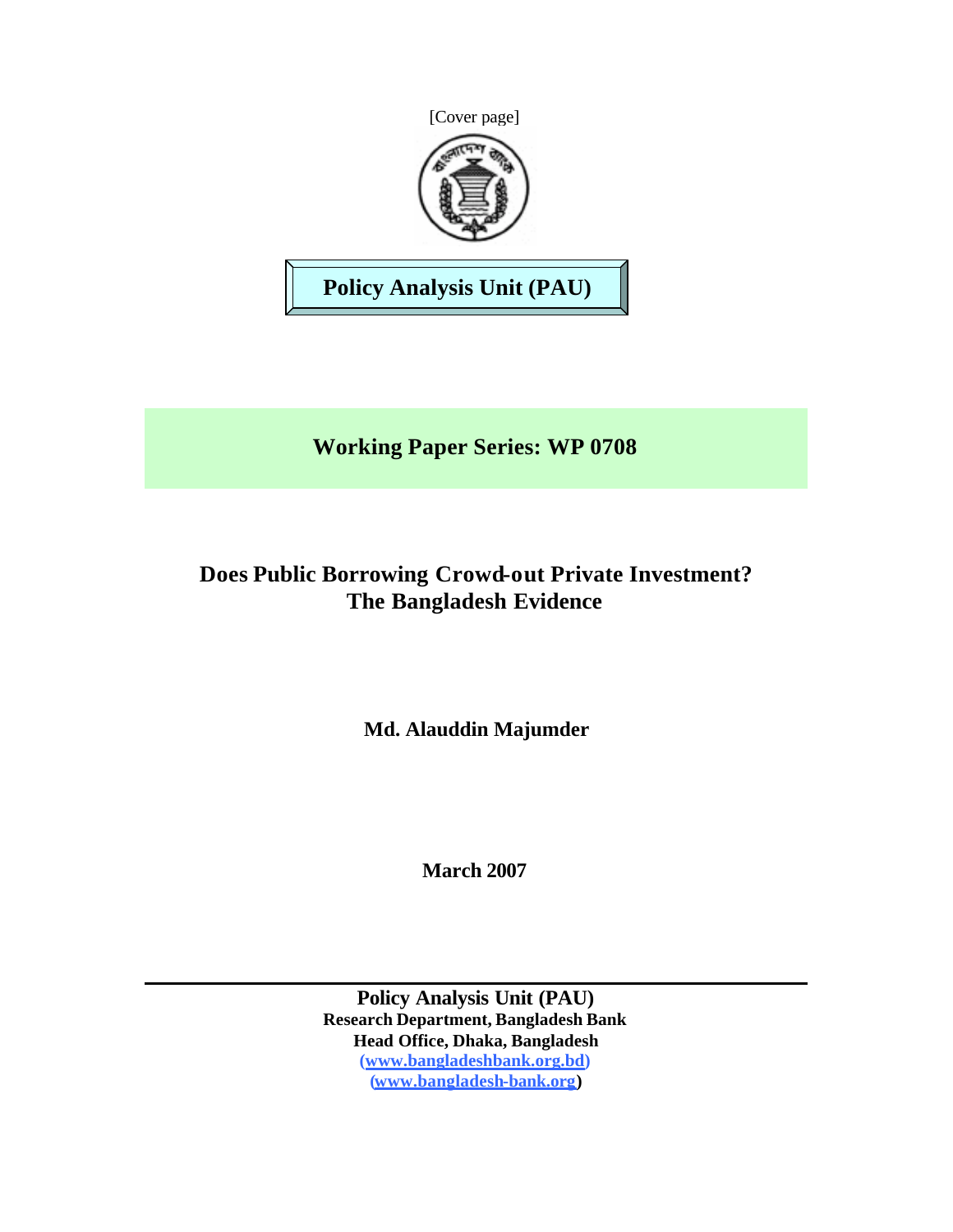

**Policy Analysis Unit\* (PAU)**

# **Working Paper Series: WP 0708**

# **Does Public Borrowing Crowd-out Private Investment? The Bangladesh Evidence**

## **Md. Alauddin Majumder**

**Research Economist Policy Analysis Unit Research Department Bangladesh Bank**

## **March 2007**

### **Copyright © 2007 by Bangladesh Bank**

*\* In an attempt to upgrade the capacity for research and policy analysis at Bangladesh Bank (BB), PAU prepares and publishes several Working Papers on macroeconomic research every quarter. These papers reflect research in progress, and as such comments are most welcome. It is anticipated that a majority of these papers will eventually be published in learned journals after the due review process. Neither the Board of Directors nor the management of, or any agency of the Government of Bangladesh, however, necessarily endorses any or all of the views expressed in these papers. The latter reflect views based on professional analysis carried out by the staff of Bangladesh Bank, and hence the usual caveat as to the veracity of research reports applies.*

**[An electronic version of this paper is available at www.bangladeshbank.org.bd]**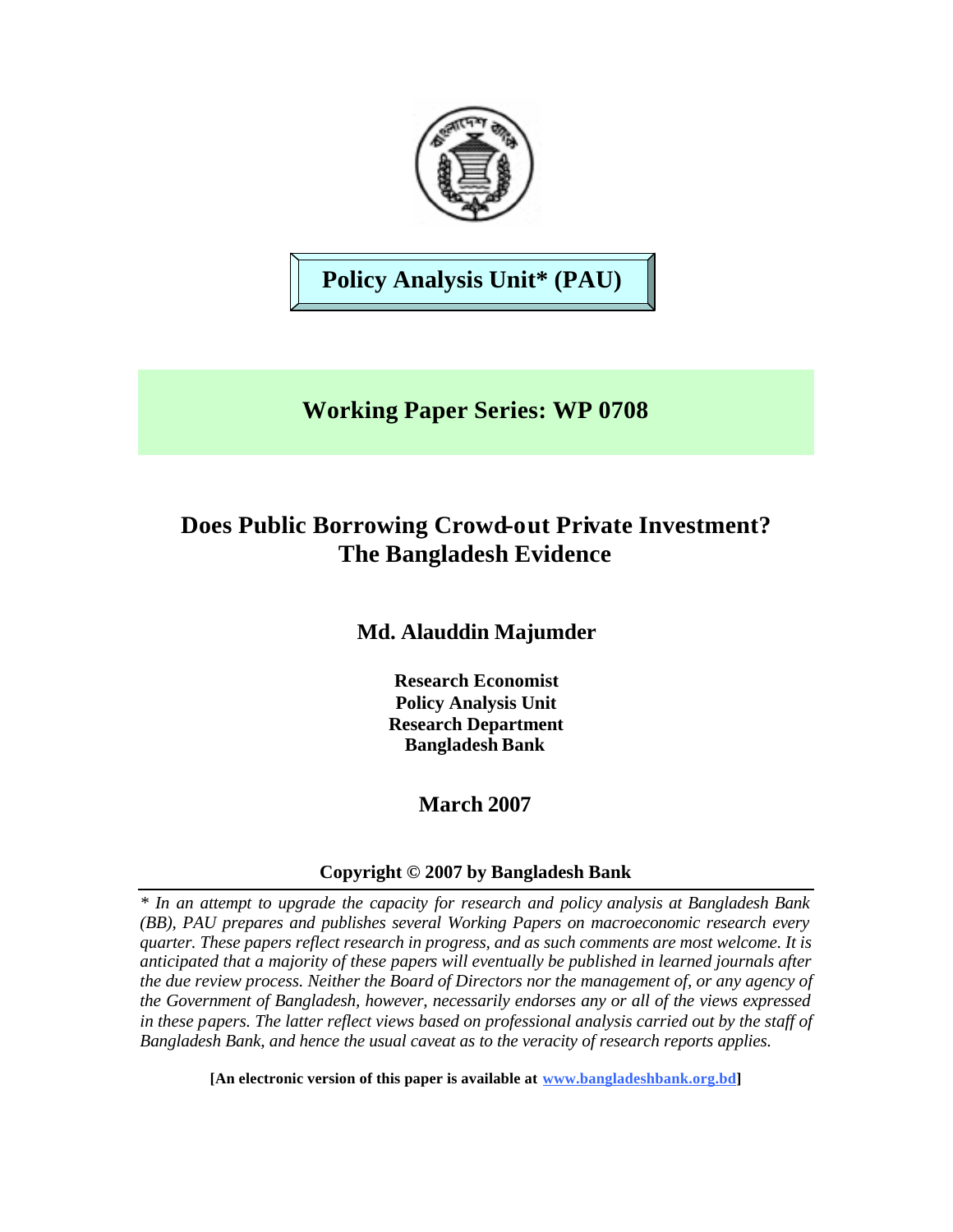### **Does Public Borrowing Crowd-out Private Investment? The Bangladesh Evidence**

**Md. Alauddin Majumder\***

#### **Abstract**

*The main intention of the study is to investigate the crowding-out effect of public borrowing on private investment in the Bangladesh context. An investment function with three independent variables, namely, public borrowing, GDP and interest rate has been estimated by analyzing the unit root test, co-integration test and the error correction model. The main findings of the study do not corroborate the crowding-out hypothesis in Bangladesh, rather, provide the evidence of crowding-in effect. This result has important implications for fiscal management. To avoid unnecessary inflation and external indebtedness (triggered by reliance on Bangladesh Bank funds and foreign sources, respectively) associated with deficit financing, government can rely on domestic sources other than Bangladesh Bank for meeting the deficit without hurting private investment as long as excess liquidity prevails in the financial system.* 

Keywords: Crowding-out Effect, Crowding-in Effect, Public Borrowing, Private Investment.

JEL Classification: E22, E62, H63

<sup>∗</sup> The author is a Research Economist, Policy Analysis Unit (PAU), Research Department, Bangladesh Bank, Dhaka, Bangladesh. He is highly indebted to Professor Dr. Syed Mainul Ahsan, World Bank Institute (WBI) Resident Economic Advisor at the Bangladesh Bank, for his extensive guidance and instructions. He would like to thank Dr. Md. Habibur Rahman, Senior Research Economist, PAU for his valuable comments and suggestions. He is also most thankful to Mr. Shubhasish Barua, Research Economist, PAU for his generous cooperation with the econometric estimation. However, the views expressed in this paper are the author's own and do not necessarily reflect the views of the Bangladesh Bank.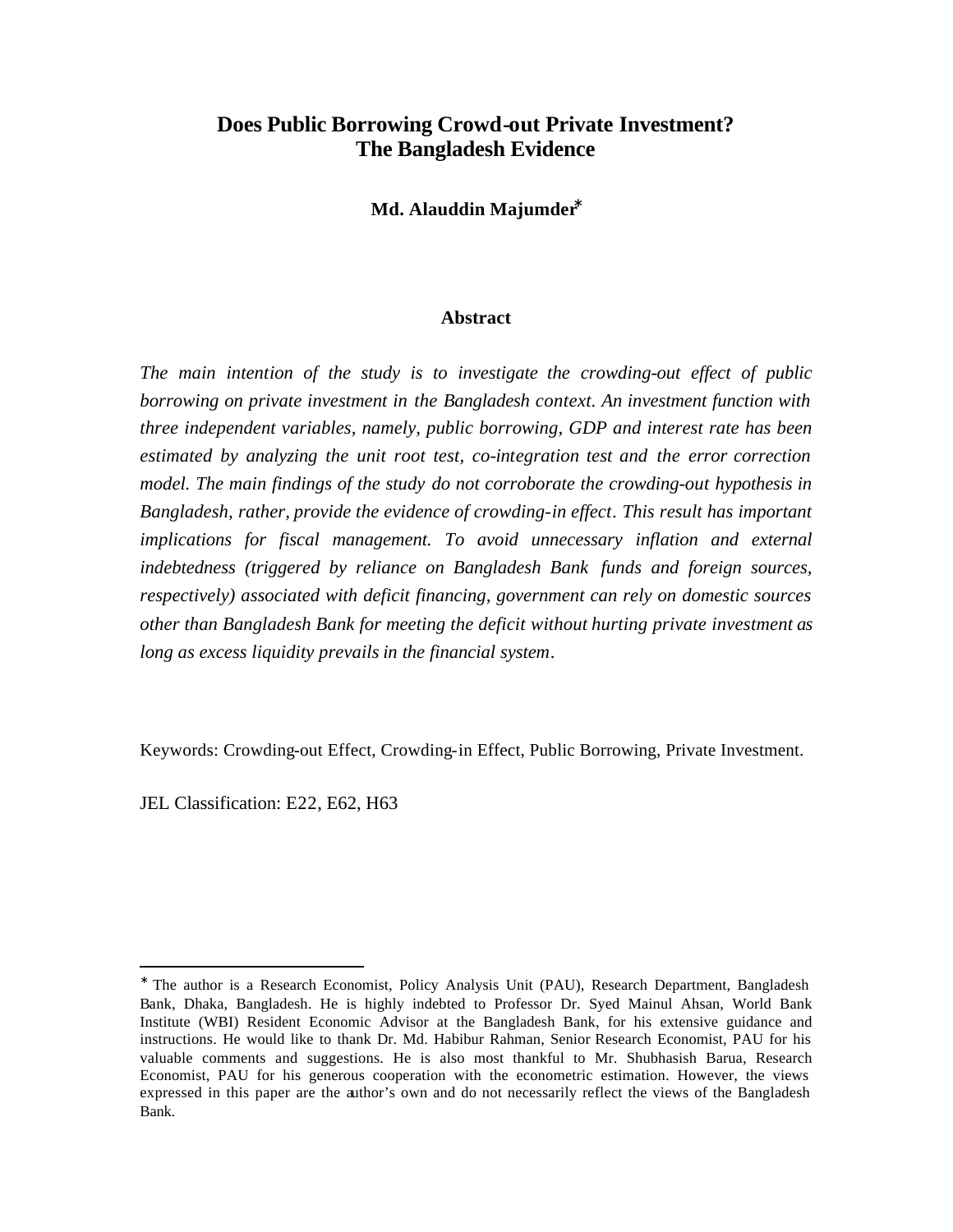#### **1. Introduction**

 $\overline{a}$ 

In view of a stagnant and narrow tax base, Bangladesh's economy is characterized by poor growth of revenue income which in turn forces the government to rely on continuous borrowing from both internal and external sources to finance the budgetary deficit. Besides, the other public sector corporations, owing to relatively weak financial position, also borrow from different sources.<sup>1</sup> Due to recurrent borrowing, Bangladesh government has already become burdened with public debt amounting to BDT 1960 billion in FY06 which is equivalent to 47.1 percent of GDP (BB 2006).<sup>2</sup> If borrowing by the public sector corporations were considered, the figure would be even higher. However, the comparable figures for India, Pakistan and Sri Lanka are far above 50 percent

The public sector has long been accused of indulging in excessive borrowing from domestic sources and thus stifling growth. The claim deserves serious attention in the context of the country's crying need to generate faster employment growth. Although growth rate of Bangladesh economy in recent years seems to have been quite decent, meeting one of the most important millennium development goals- halving poverty by 2015- necessitates that the growth rate go significantly higher.<sup>3</sup> Moreover, the unemployment situation is yet to be on a favourable trajectory.<sup>4</sup> It is now discernible that in the present situation the economy should aim at reaching growth momentum.

In this backdrop, an empirical analysis of the claim of the adverse impact of public borrowing is urgently needed. It is intuitive that if there are sufficient liquidity in the financial system public borrowing may not affect private investment. The issue of the

 $<sup>1</sup>$  The poor financial condition of the public sector corporations may be illustrated by the substantial losses</sup> incurred by them every year. For example, their net loss was estimated at around BDT 45 billion (equivalent to about 1 percent of GDP) in the first eight months of FY06.

<sup>&</sup>lt;sup>2</sup> The breakup between internal and external sources is roughly 16.6 and 30.5 percent of GDP respectively.

 $3$  A calculation made in 2000 showed that halving poverty by 2015 required the Bangladesh economy to grow at a yearly rate of 7 percent throughout the period from 2000 to 2015. Statistics indicates that till to date the rate never reached that level (the highest yearly growth rate in this period was 6.7 in 2005-06), warranting a rate of more than 8 percent in the coming years.

<sup>&</sup>lt;sup>4</sup> According to Labour Force Survey, 2002-2003, unemployment rate by education level ranged from 3.4 percent for uneducated people to 9.5 percent for highly educated people.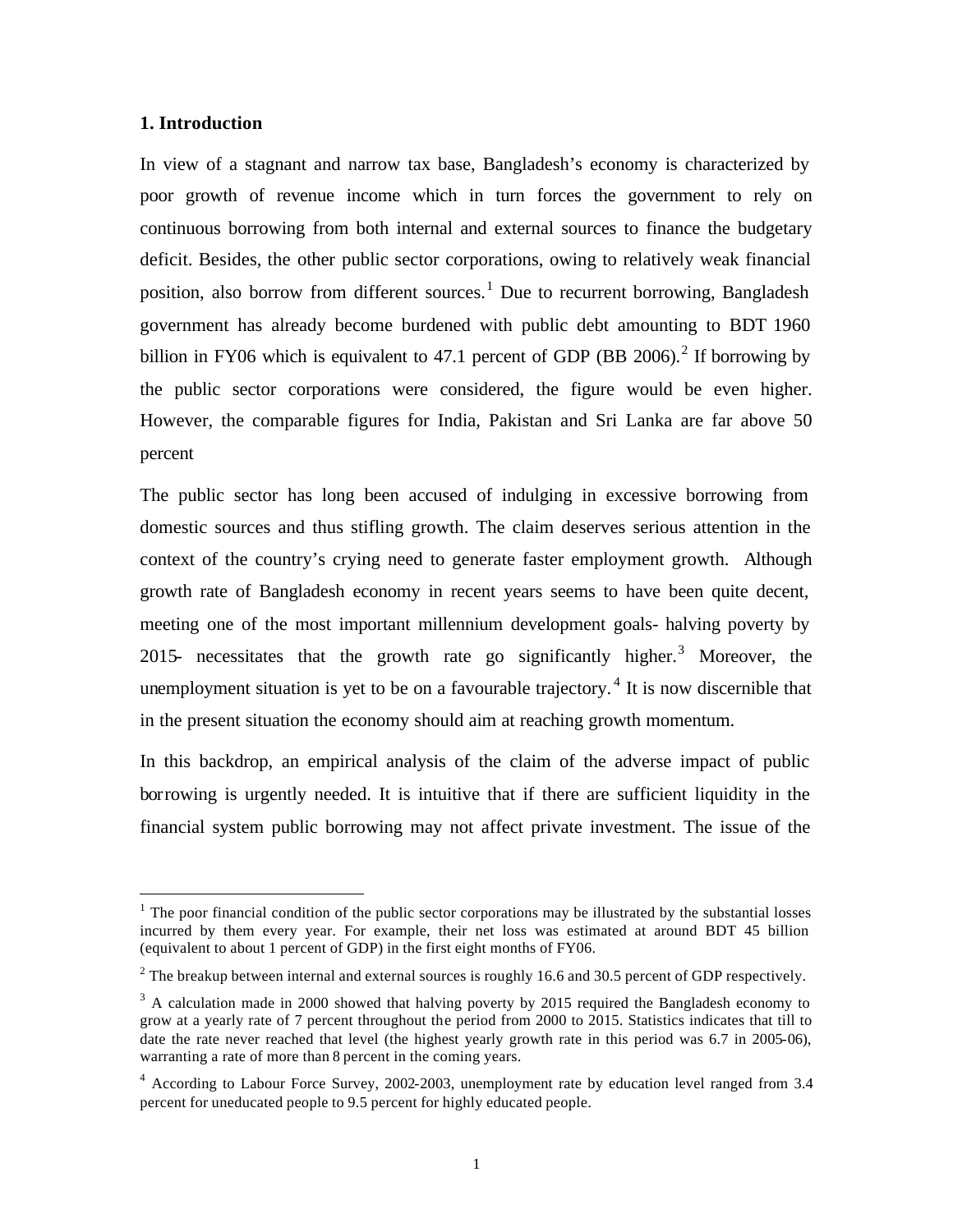inflationary consequences are however distinct, and these are not investigated in what follows below.

This study is devoted to an empirical investigation of crowding-out effect. Additionally, focus will be given on the policy implications in light of the findings of the study. The paper is arranged as follows: the first section introduces the study; the second section describes the theoretical debate and mechanism of the crowding-out effect; the present scenario and trends of public borrowing and private investment are portrayed in the third section; the findings of the related literature are reviewed in the fourth section; while the fifth section concerns the methodology and data description. The estimation followed by interpretation is offered in section six, and the final section consists of a summary and conclusion.

#### **2. A Historical Background<sup>5</sup>**

The issue of public borrowing is an issue of much debate and historical division between the two main schools of economic thought, namely, classical and Keynesian. While classical economists take a much conservative stance on public borrowing, the Keynesians are extremely flexible towards the same. One may have the clear idea about the position of the classicals regarding public borrowing from their basic belief "that government is the best which governs the least". The classical economists suggest keeping public undertakings such as borrowing as minimum as possible. In their view by borrowing public authority accumulates resources for its own use leaving private sector with less. This phenomenon is popularly termed as crowding-out of private investment. According to them, as public expenditure is less productive than private expenditure, the increased output as a result of the loan-financed public expenditure does not fully offset the negative impact of the crowding-out of investment on output, thus reducing GDP. Adam Smith and David Ricardo found fiscal stabilization efforts to be of little use. Public borrowing was seriously opposed by the English economist R. G. Hawtrey. He stated before the Macmillan Committee in 1930 that whether it came out of taxes or loans from savings, the increased government expenditures would merely replace private

 $<sup>5</sup>$  This section is based on the study by Roger and William (1970).</sup>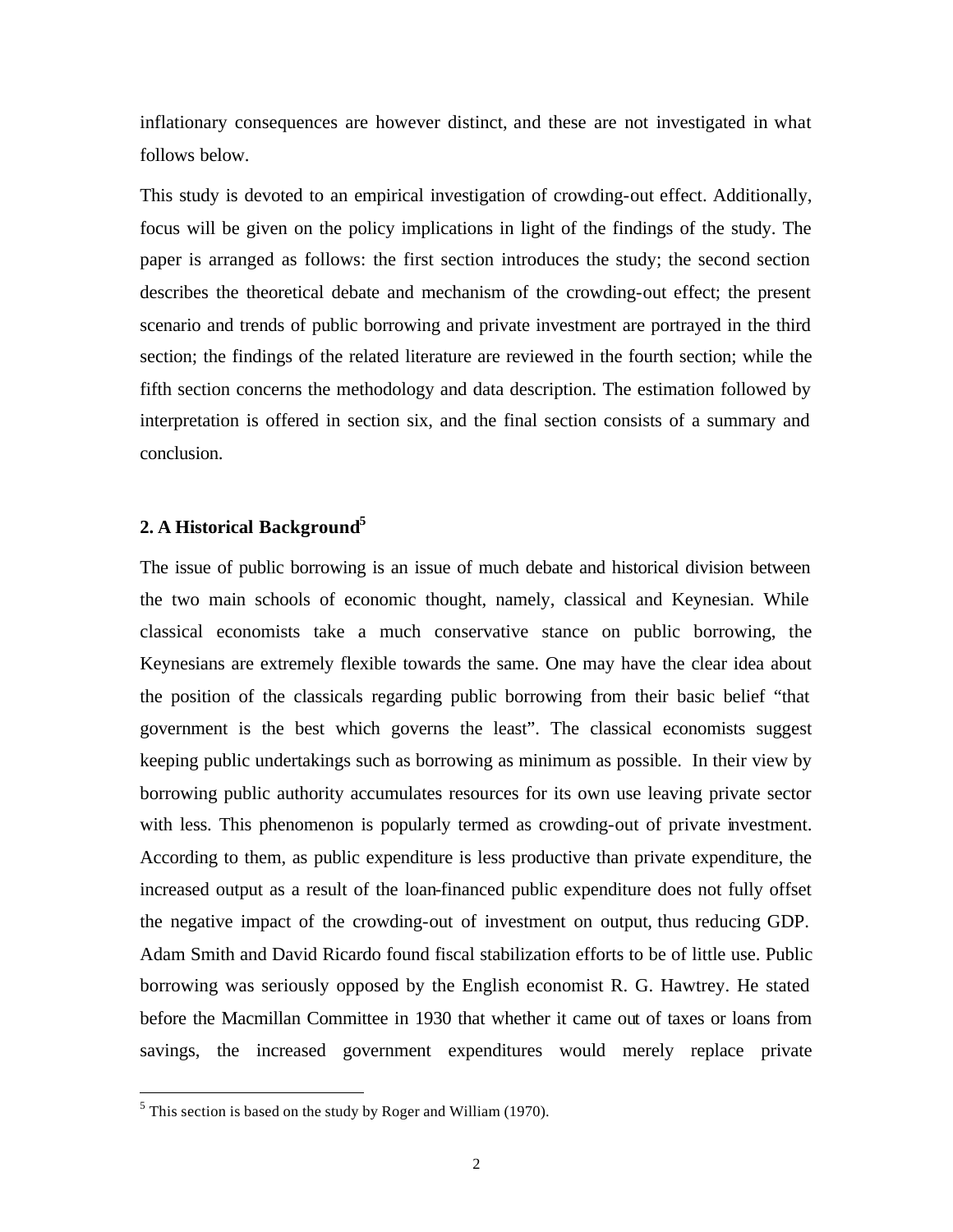expenditure even under depression. As against the classical view, the Keynesians see no harm in public borrowing in case of necessity. Their argument is based on the principle of the multiplier that explains how a change in the public expenditure generates a greater change in output. They, however, were not unaware of the crowding-out effects of public borrowing. Keynes (1936) himself hinted at such effects in "*The General Theory*" by mentioning the multiplier limitation arising from possible adverse reactions on private investment, "confused" business psychology, and a tendency of the marginal propensity to consume to decline with rises in employment. However, their treatment of the crowding-out effect is quite different from that of the classicals. The Keynesians consider the issue for ensuring the smooth and optimum performance of the borrowing activities of government. The classicals, by contrast, raise the issue against undertaking any extent of public borrowing. The noteworthy thing is that in the two frameworks conclusions were drawn under different set of assumptions. For instance, resources of an economy are assumed to be fully employed in the classical framework. High flexibility in wages and prices leave no room for any unemployment for larger time horizon. The Keynesian paradigm, on the other hand, allows existence of unemployment in economy even in the long-run. The extent to which the assertion of one or the other school will be replicated in the real world depends upon how close the actual situations are to the background assumptions.

Theoretically, the process of crowding-out generally works as follows: once public authorities borrow from the domestic market, there emerges a fund crisis (due to excess demand) which raises interest rate leading to the reduction of private investment.<sup>6</sup> Apart from this, there are some other channels, as already indicated in the words of Adam Smith, through which crowding-out can occur.<sup>7</sup> For example, the type of public expenditure has important bearing on private investment. If the borrowed fund is spent to produce goods and services which are considered a substitute for privately produced goods and services, the confidence in the private investors is eroded, resulting in reduced

<sup>&</sup>lt;sup>6</sup> This process again highlights underlying assumptions of the classical model, namely that there exists no excess liquidity in the financial system at the prevailing market interest rate.

 $<sup>7</sup>$  These additional channels remain effective regardless of the categories of public borrowing (domestic,</sup> external, from central bank or from other sources). A basic parameter via which all the channels motivate the minds of private investors is the expected internal rate of return.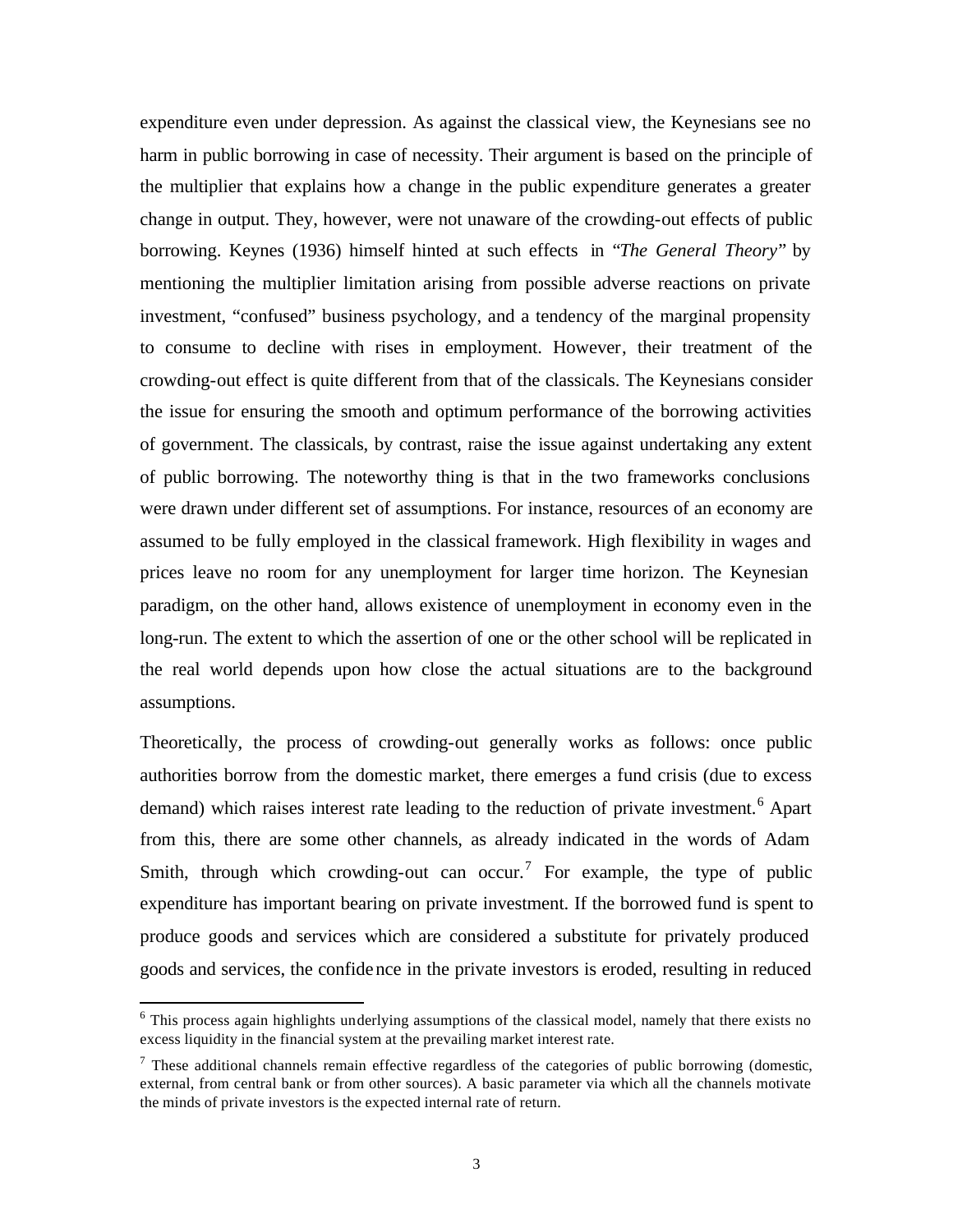private investment. On the other hand, in the case where the public entity borrows to provide something which complements private sector products, the borrowing might have every possibility to be followed by a crowding-in effect rather than crowding-out effect even in a tight money market environment.<sup>8</sup> Public borrowing can be seen by private investors as a warning signal of the government becoming bankrupt within the foreseeable future. They may also fear that government will impose higher taxes in future in order to facilitate the repayment and servicing of the loan.<sup>9</sup> In that case private investors will become less enthusiastic to invest.

However, policy makers have to know whether public borrowing is followed by any crowding-out effect on investment, through whatever channel, and to what extent and whether the detrimental effect of such actions outweighs the benefit coming from the use of borrowed money, as is argued by the classicals.

#### **3. Public Borrowing and the Private Investment Scenario in Bangladesh**

This section will briefly analyze first the present scenario and trend of that part of total public borrowing which is sourced from domestic lenders other than the Bangladesh Bank, and then the dynamics of private investment in Bangladesh economy.

It may be argued that internal public borrowing from sources other than Bangladesh Bank ought to be at the centre of the discussion since the crowding-out effect, if any, is mainly generated from this part of total borrowing. Borrowing from external sources, not impacting on domestic fund, has little involvement in affecting private investments. Domestic borrowing from Bangladesh Bank also does not have any such effect as it merely causes money creation without distorting the fund available to private sector.<sup>10</sup>

<sup>&</sup>lt;sup>8</sup> In Bangladesh, examples of publicly produced goods substituting for privately produced goods are cement, yarn, cloth, transport services etc., while goods under public production complementing private sector output include the infrastructural services such as roads & highways, canals, law & order, public administration, provision of clean air, water and public utilities.

 $9$  The issue of higher future tax follows from the Ricardian Equivalence Theory. However, it is a popular belief that such fear is not credible if the projects financed by the borrowing are expected to generate a sufficient income stream to cover the repayment of principal and interest.

<sup>&</sup>lt;sup>10</sup> Borrowing from external sources or from BB may indirectly causes crowding-out effect. Please see footnote 7.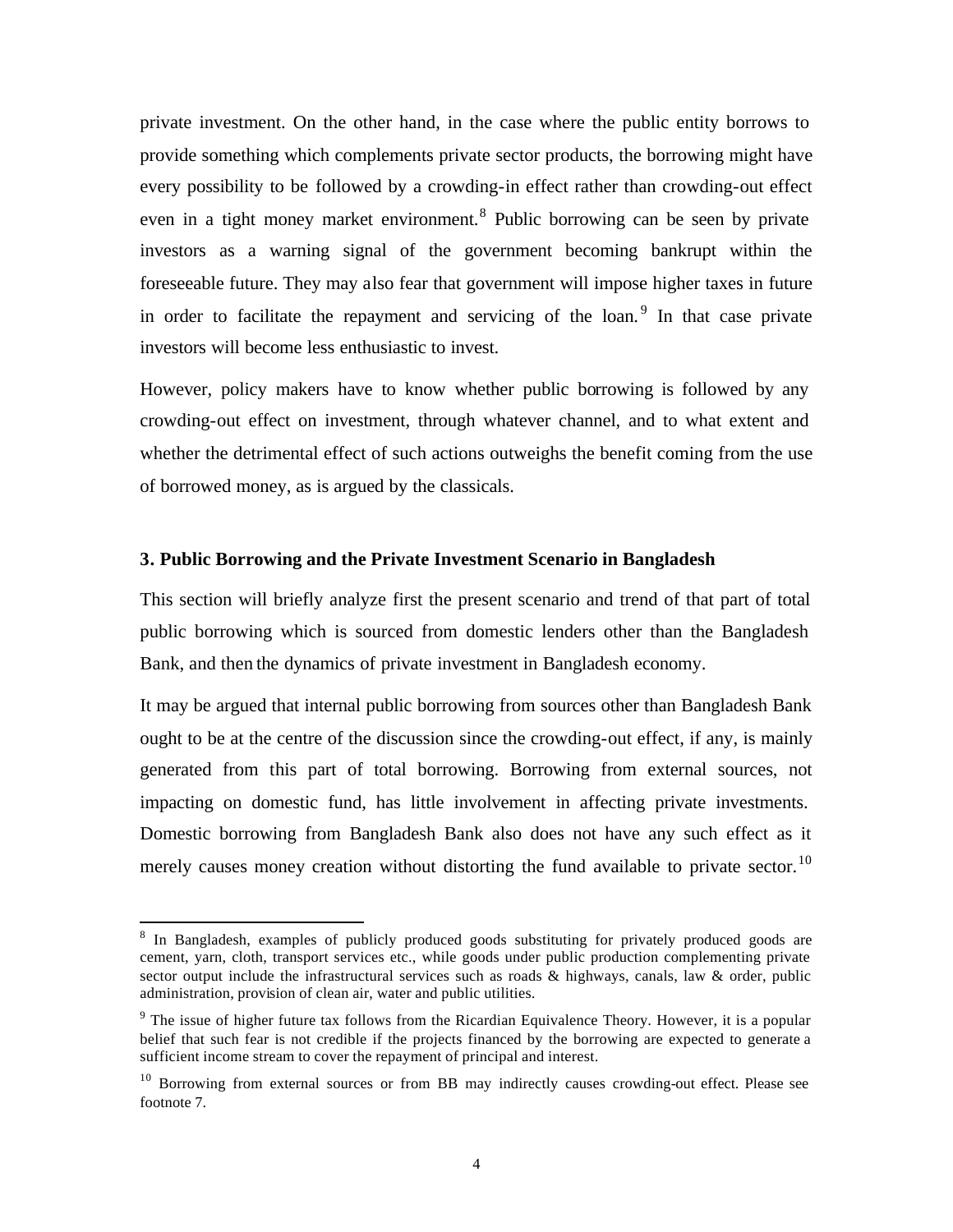Hence, the sources of borrowing directly relevant to the crowding-out effect include scheduled banks, Non-Bank Depository Corporations (NBDC) and National Savings Directorate (NSD) certificates.<sup>11</sup>

| <b>Table 1: Domestic Public Borrowing from Sources other than BB (in billion BDT)</b> |               |                                   |                   |                      |  |  |  |  |
|---------------------------------------------------------------------------------------|---------------|-----------------------------------|-------------------|----------------------|--|--|--|--|
|                                                                                       | By government | By other public                   | By the public     | Column $(4)$ as % of |  |  |  |  |
| Fiscal year                                                                           | itself        | sector corporations <sup>12</sup> | sector as a whole | <b>GDP</b>           |  |  |  |  |
|                                                                                       | (2)           | (3)                               | (4)               | (5)                  |  |  |  |  |
| 2000                                                                                  | 50.33         | 2.44                              | 52.77             | 2.23                 |  |  |  |  |
| 2001                                                                                  | 51.37         | 12.00                             | 63.38             | 2.50                 |  |  |  |  |
| 2002                                                                                  | 45.07         | $-0.86$                           | 44.21             | 1.62                 |  |  |  |  |
| 2003                                                                                  | 59.13         | 0.09                              | 59.22             | 1.97                 |  |  |  |  |
| 2004                                                                                  | 49.26         | 14.65                             | 63.91             | 1.92                 |  |  |  |  |
| 2005                                                                                  | 23.53         | 23.57                             | 47.10             | 1.27                 |  |  |  |  |
| 2006                                                                                  | $-3.44$       | 39.96                             | 36.52             | 0.88                 |  |  |  |  |

*Source: Prepared by the author on the basis of data from various issues of Bangladesh Economic Review, Economic Trends and documents provided by National Savings Directorate (NSD).* 

Table-1 summarizes the size of yearly domestic public borrowing from other than Bangladesh Bank in absolute and relative terms. The data reveals that amid fluctuations till FY03 the amount of loan taken by the government itself in absolute terms sharply went down in the subsequent years and reached a negative figure of -3.44 billion BDT in FY06.<sup>13</sup> In the case of other public sector the same trend is observed till FY03, but afterward the amount kept on rising. The public sector as a whole, on the other hand, demonstrated regular cyclical behaviour over the entire period from FY00 to FY06 finishing with a slowdown since FY04 onward. In relative terms, borrowing as a percentage of GDP followed a pattern similar to that of borrowing by government itself, and came down to as low as 0.88 in FY06 from 2.23 in FY00. It is evident from the pattern in the data that the financial reliance of public authorities on domestic sources other than Bangladesh Bank, on balance, has gradually tapered off over the recent years.

<sup>&</sup>lt;sup>11</sup> NSD certificates are, namely, 5-Years Bangladesh Sanchayapatra, 3-Monthly profitable Sanchayapatra, Pensioner Sanchayapatra, Wage Earner Development Bond, 3-Years National Investment Bond, Bangladesh Prize Bond, Post Office Savings Bank, Postal Life Insurance, U.S.Dollar Premium Bond, U.S.Dollar Investment Bond. These certificates are generally used to raise funds from the general public.

<sup>&</sup>lt;sup>12</sup> Other public sector corporations mean State Owned Enterprises (SOEs) such as BTMC, BJMC, BPC etc.

<sup>&</sup>lt;sup>13</sup> In our discussion borrowing means net borrowing. Thus borrowing figure becomes negative when repayment is greater than fresh borrowing.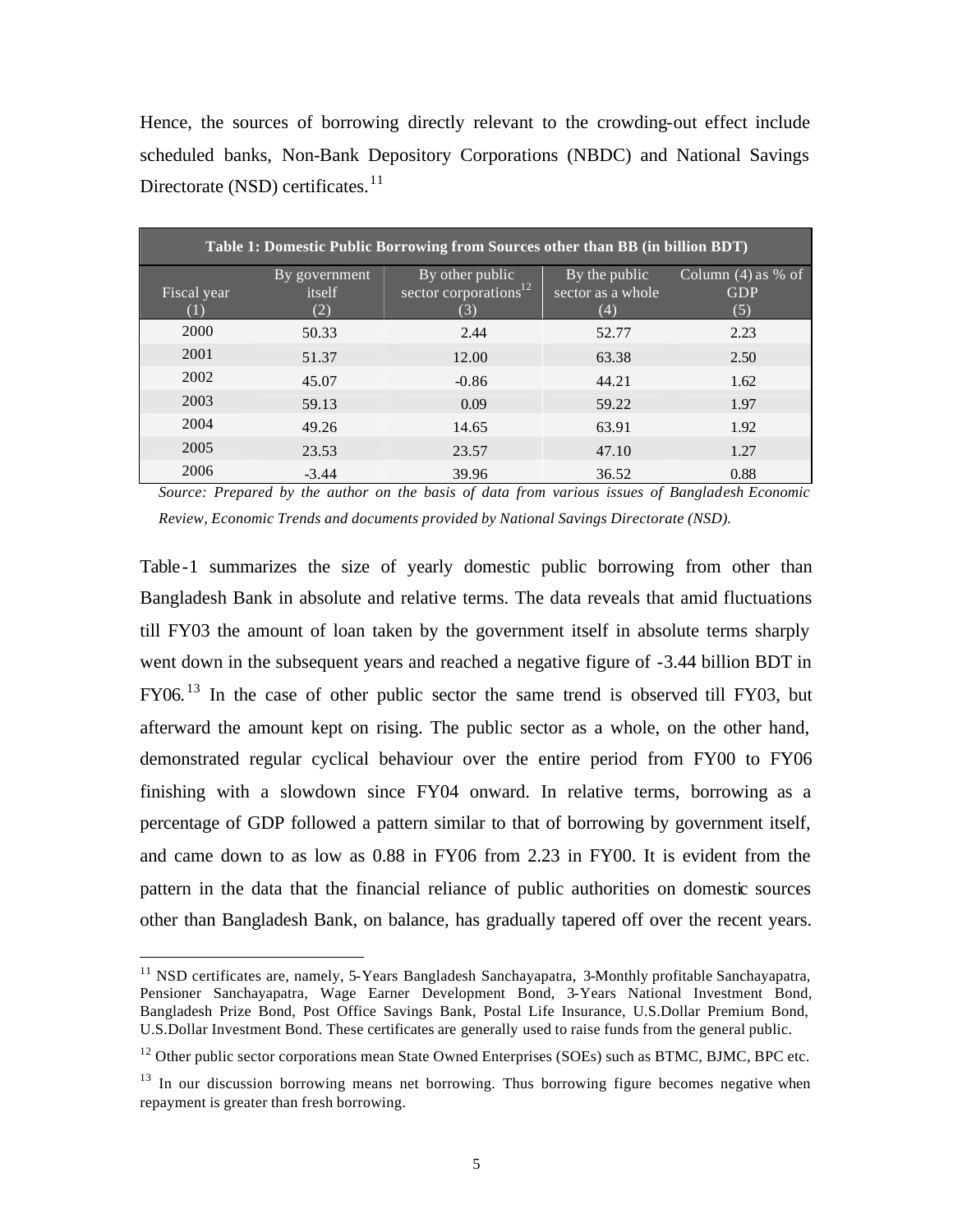There is, however, a caveat to be kept in mind that of late, borrowing by other public sector has been on the rise, manifesting growth rate of about significant 65 percent per annum in the recent two years, i.e., FY05 and FY06.<sup>14</sup>

| <b>Table 2: Trendin Private Investment</b> |                                                                            |               |                     |        |  |  |  |  |  |  |
|--------------------------------------------|----------------------------------------------------------------------------|---------------|---------------------|--------|--|--|--|--|--|--|
|                                            | Column $(2)$ as %<br>Column $(2)$ as %<br>Amount in billion<br>Growth over |               |                     |        |  |  |  |  |  |  |
| Fiscal year                                | <b>BDT</b>                                                                 | previous year | of total investment | of GDP |  |  |  |  |  |  |
|                                            | (2)                                                                        | (3)           | (4)                 | (5)    |  |  |  |  |  |  |
| 2000                                       | 370.10                                                                     | 8.88          | 67.81               | 15.61  |  |  |  |  |  |  |
| 2001                                       | 401.50                                                                     | 8.48          | 68.60               | 15.84  |  |  |  |  |  |  |
| 2002                                       | 458.40                                                                     | 14.17         | 72.49               | 16.78  |  |  |  |  |  |  |
| 2003                                       | 517.20                                                                     | 12.83         | 73.52               | 17.21  |  |  |  |  |  |  |
| 2004                                       | 593.70                                                                     | 14.79         | 74.22               | 17.83  |  |  |  |  |  |  |
| 2005                                       | 679.20                                                                     | 14.40         | 74.69               | 18.32  |  |  |  |  |  |  |
| 2006                                       | 777.00                                                                     | 14.40         | 74.78               | 18.67  |  |  |  |  |  |  |

*Source: Prepared by the author on the basis of data from various issues of Bangladesh Economic Review.*

Trend in the private sector investment is outlined in Table-2. Yearly growth of private investment is seen to hover around 14 percent during the period from FY02 to FY06 after remaining at 8.88 and 8.48 percent in FY00 and FY01 respectively. Besides, both in terms of share in total investment and GDP, private investment experienced a steady rise in the period under review. The consistent expansion of private investment points to the existence of stimulating factors which may or may not include the recent slowdown of public borrowing from domestic sources other than Bangladesh Bank as indicated in Table-1.

Although a quick glance at both Table-1 and 2 gives a superficial indication of inverse relationship between public borrowing and private investment, i.e., crowding-out effect, it is not necessarily so. Moreover, plotting the data on government borrowing and private investment for extended period from FY90 to FY06 Figure-1 demonstrates no regular pattern in the said relationship. It thus becomes clear that merely tabular and graphical illustration do not provide any conclusive evidence regarding possible crowding-out of private investment by public borrowing in the Bangladesh economy. Therefore, an

<sup>&</sup>lt;sup>14</sup> This may largely be attributed to the ever-widening loss of Bangladesh Petrolium Corporation (BPC) incurred in recent years as a result of incomplete pass-through of increased import price of oil on to the domestic tariff structure.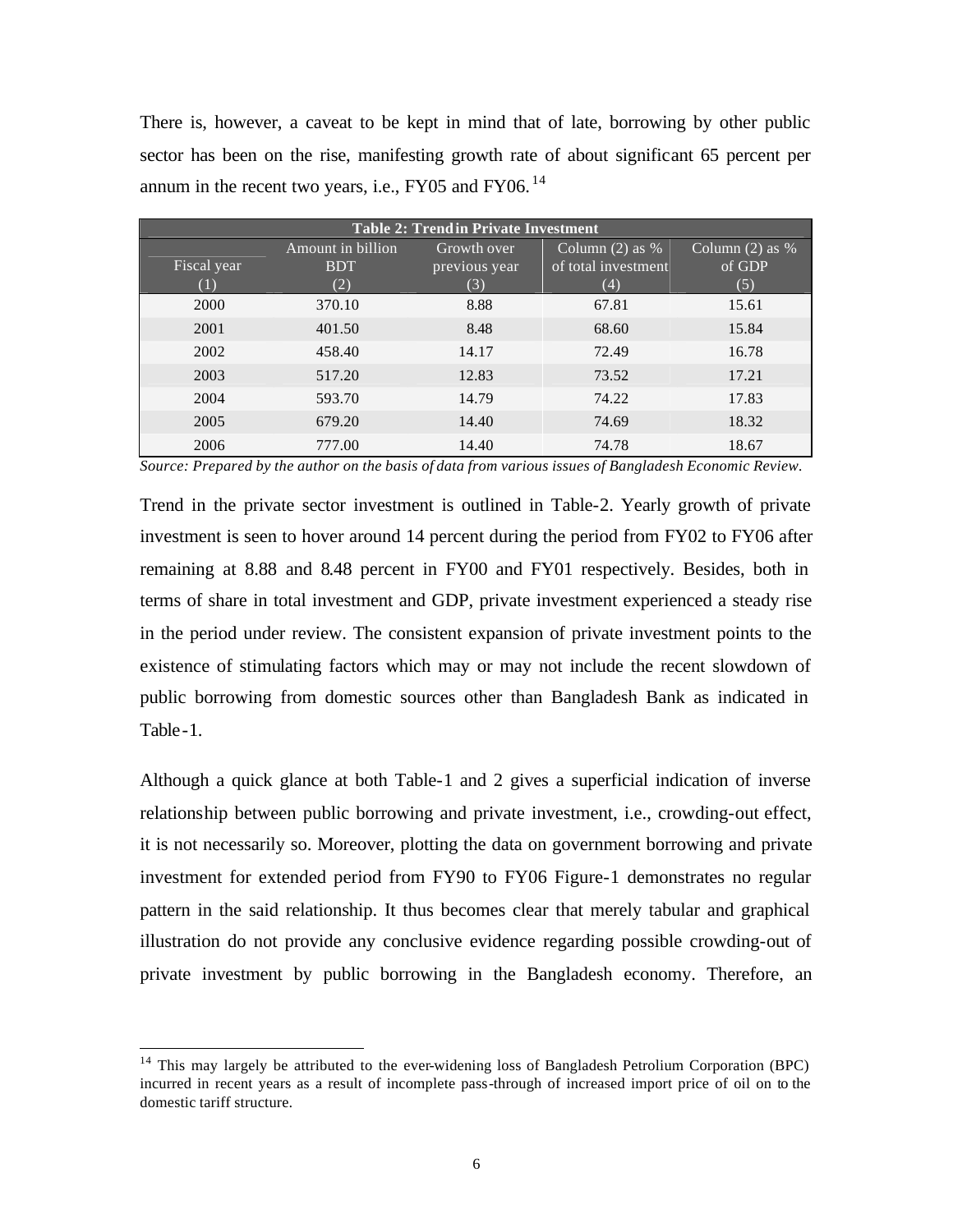empirical study involving an explicit econometric method is warranted to gain a concrete idea about this particular issue.



*Source: Prepared by the author on the basis data from various issues of Bangladesh Economic Review, Economic Trends and documents provided by National Savings Directorate (NSD).* 

#### **4. Literature Review**

Although there is a large body of literature on crowding-out effect, a paper directly relating public borrowing to the crowding-out effect could not be traced. More importantly, no individual country study on the public expenditure -private investment relationship is available for Bangladesh data. However, views expressed in the print media, seminars, symposiums, workshops and interviews frequently claim that to meet the widening public defic it, the government is disproportionately borrowing from the scheduled banks and general public which are also the sources of fund for private investment. Often it is also observed that public sector corporations too are doing the same. In the absence of a detailed study discussing the crowding-out effect in the Bangladesh case, this section will review some of the available studies covering crowding-out triggered by public expenditure through focusing on countries other than Bangladesh. Hopefully this will not reduce the efficacy of the study, because from the crowding-out perspective public expenditure and public borrowing are the two sides of the same coin as borrowing is mainly undertaken for financing expenditure. However, it would be wise to consider those countries which are more or less similar to Bangladesh in economic structure and stage of development.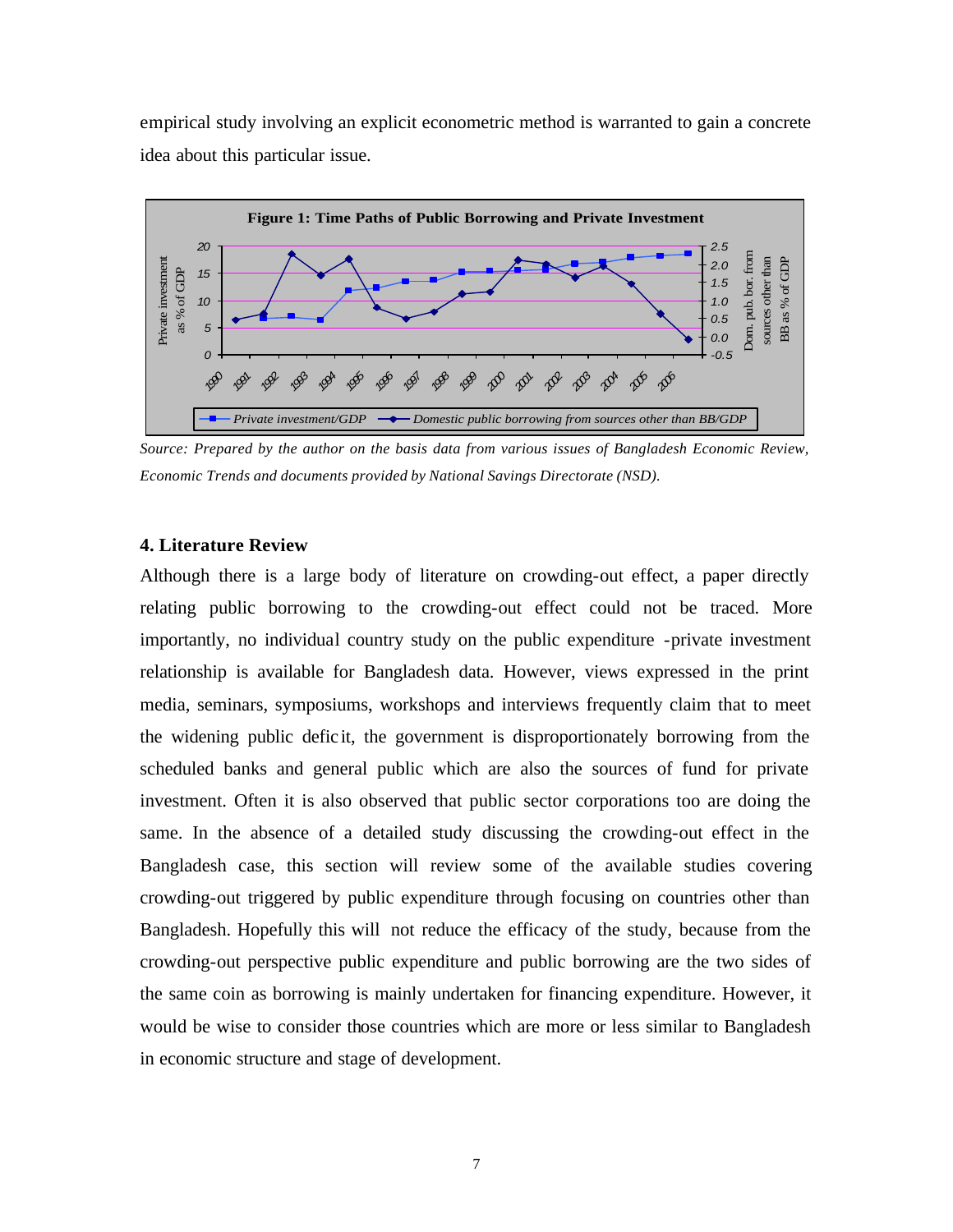Miguel (1994) in his study on Mexico found public investment causing a crowding-in rather than a crowding-out effect on private investment.<sup>15</sup> A similar result was found by Bazaumana (2004) in the case of Senegal. He drew on the Johansen co-integration techniques and bounds test approach to estimate long-run private investment function. Ahmed and Miller (1999) tried to explore the effects of disaggregated government expenditure on investment employing fixed- and random-effect methods in the context of some developed and developing countries. One of the results of their study was that government expenditure on transport and communication induced crowding-in effect in developing countries while expenditure on social security and welfare reduces private investment in both developed and developing countries. Cruz and Teixeira (1999) examined a temporal framework with Brazilian data for 1947-1990 and showed that although crowding-out effect occurred due to public investment in the short-run, a reversal appeared in the long-run effect of public investment. Mitra (2006) had the same conclusion as Cruz and Teixeira (1999), analyzing the evidence from India. Indian evidence was also examined by Serven (1996). He discussed the separate impacts of public capital for infrastructure and the same for non-infrastructure on private capital and found that public capital for non-infrastructure crowded-out private capital in both shortand long-run but other type of public capital crowded-out in the short-run and crowded-in in the long-run. Chhibber and Wijenbergen (1988) argued in their study with Turkish data that large budget deficit financed by borrowing domestically slowed down private investment causing real rate of interest to increase.

The above discussion suggests that there is no conclusive empirical finding on whether additional public expenditure leads to crowding-out or not. Some results go in favour of crowding-in while others support the crowding-out effect. On balance, it is perceived that the impact of public expenditure on private investment varies from case to case depending on the prevailing socio-economic setup. As public borrowing is assumed to be directed towards public expenditure in the current study this comment is fully applicable to the examination of the crowding-out effect of public borrowing as indicated earlier.

<sup>&</sup>lt;sup>15</sup> Crowding-in is the antonym of crowding-out, meaning expansion of private investment instead of reduction prompted by either public expenditure or public borrowing.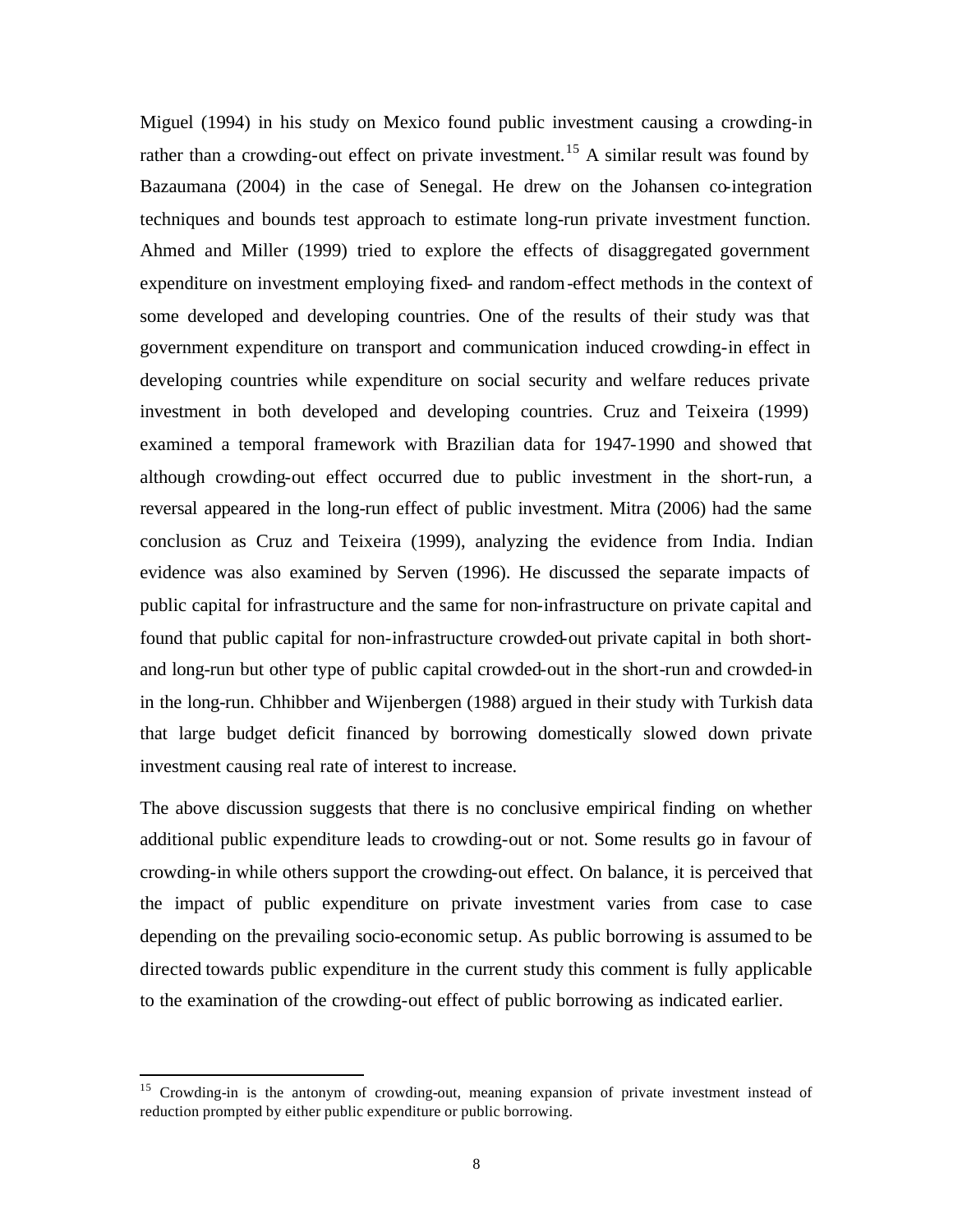#### **5. Methodology and Data Description**

 $\overline{a}$ 

*5.1. Approach:* Four approaches, namely, the computable general equilibrium (CGE) model, IS-LM model, model of the impact on supply side, and estimation of the investment function have been used in addressing the crowding-out versus crowding-in issue (Cruz and Teixeira 1999). In view of the relative advantages and higher relevance of the investment function approach, it has been employed in the current study. Accordingly a private investment demand function in Bangladesh is estimated in the present study considering domestic public borrowing from sources other than Bangladesh Bank, weighted average interest rate on advances and GDP as explanatory variables. Theory suggests that while the coefficients of GDP and the interest rate are expected to assume respectively positive and negative signs, that of public borrowing may be either positive or negative depending upon the liquidity position in the economic system, the nature of the loan backed public expenditure, psychological impact on private investors and the like.

*5.2. Nature of the variables:* The variables used in this study can be defined as follows: *Private Investment* means investment made by private entrepreneurs, no matter whether they are domestic or from abroad. *Public Borrowing,* as explained earlier, refers to that part of total borrowing by public authorities, i.e., government itself and other public sector corporations which are sourced from domestic lenders except Bangladesh Bank. In other words, *public borrowing* figures show how much money is siphoned off from the funds available for potential private use.<sup>16</sup> *GDP* conveys its usual meaning that is, value of all goods and services produced domestically. *Interest Rate*, on the other hand, stands for weighted average of interest rates on advances charged by different banks. In order to escape the influences of inflation, data for all the variables except for the interest rate are taken in real terms. GDP and private investment data are in constant 1995/96 prices. Data for public borrowing is found in nominal terms and is transformed into real by the GDP deflator. For analytical convenience three variables namely real private investment, real domestic public borrowing and real GDP are taken in the log level. The labels LRPI,

 $16$  Due to the unavailability of consistent data for the whole period, the variable public borrowing in this study excludes NBDC and incorporates only borrowing from scheduled banks and general public (through NSD certificates). This exclusion, however, will not distort results that much because available observation suggests that figures for NBDC are rather inconsequential.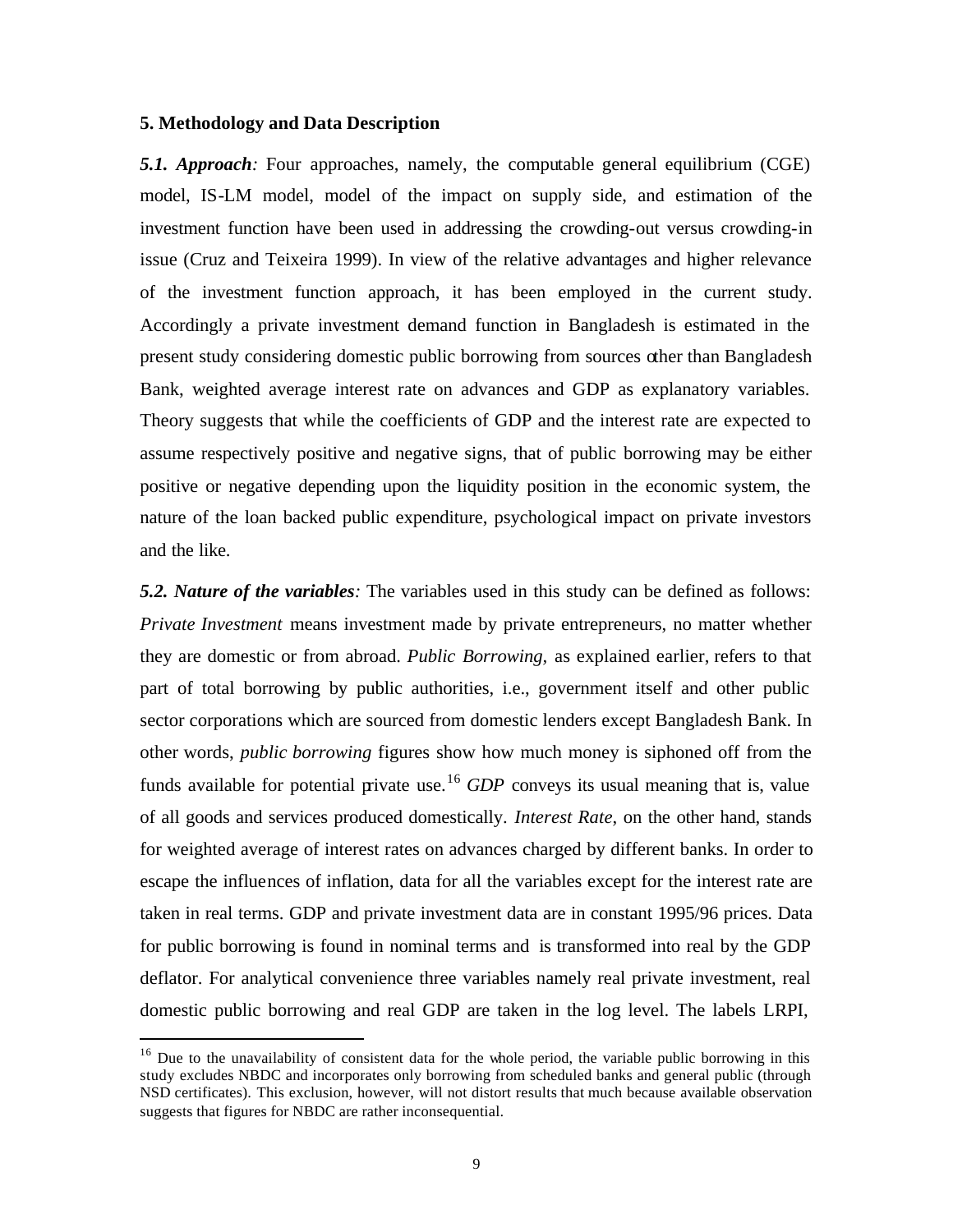LRDPB, LRGDP and IR are used to denote respectively log of real private investment, log of real domestic public borrowing, log of real gross domestic product and the nominal interest rate.

*5.3. Temporal framework:* To keep the data set consistent, the present study uses yearly data rather than monthly or quarterly for a period of 31 years spanning from fiscal year 1976 to 2006. The unit of time is 'the year' because although data on public borrowing and the interest rate are available on a shorter period basis, GDP and private investment data are yet to be of shorter span than yearly. The starting point is 1976 instead of the year of independence (1972) because the data for the pre-1976 period are suspected to be noisy due to the post-war reconstruction from a very low level of economic activity. It may be noted that Bangladesh Bureau of Statistics (BBS), the country's only source of GDP and private investment data, made a methodological revision of GDP (and its components including investment) calculation and rebased it on 1995/96 prices extending back only to fiscal year 1980. We have further extended these data back to 1976 by using interpolation techniques.

*5.4. Data collection:* The nature of the present study does not necessarily require the use of primary sources for data series. Therefore, the data are collected from secondary sources. Various issues of *National Accounts Statistics* published by BBS provide GDP and private investment data, while public borrowing figures are derived by using data collected from various issues of *Economic Trends* published by Bangladesh Bank, various issues of *Bangladesh Economic Review* published by Ministry of Finance and documents supplied by National Saving Directorate to Bangladesh Bank. On the other hand, interest rate data are easily picked up from various issues of *Economic Trends*.

*5.5. Method of estimation:* Unit root test (test of stationarity) and Johansen co-integration test are used with a view to estimating the long-run impact of public borrowing on private investment. Next, the error correction method will be applied to find out the speed of adjustment the variables follow towards the long-run equilibrium path in response to any divergence occurred in the short-run. The whole process of estimation is run by the fourth version of the package Econometric Views, i.e., EViews 4.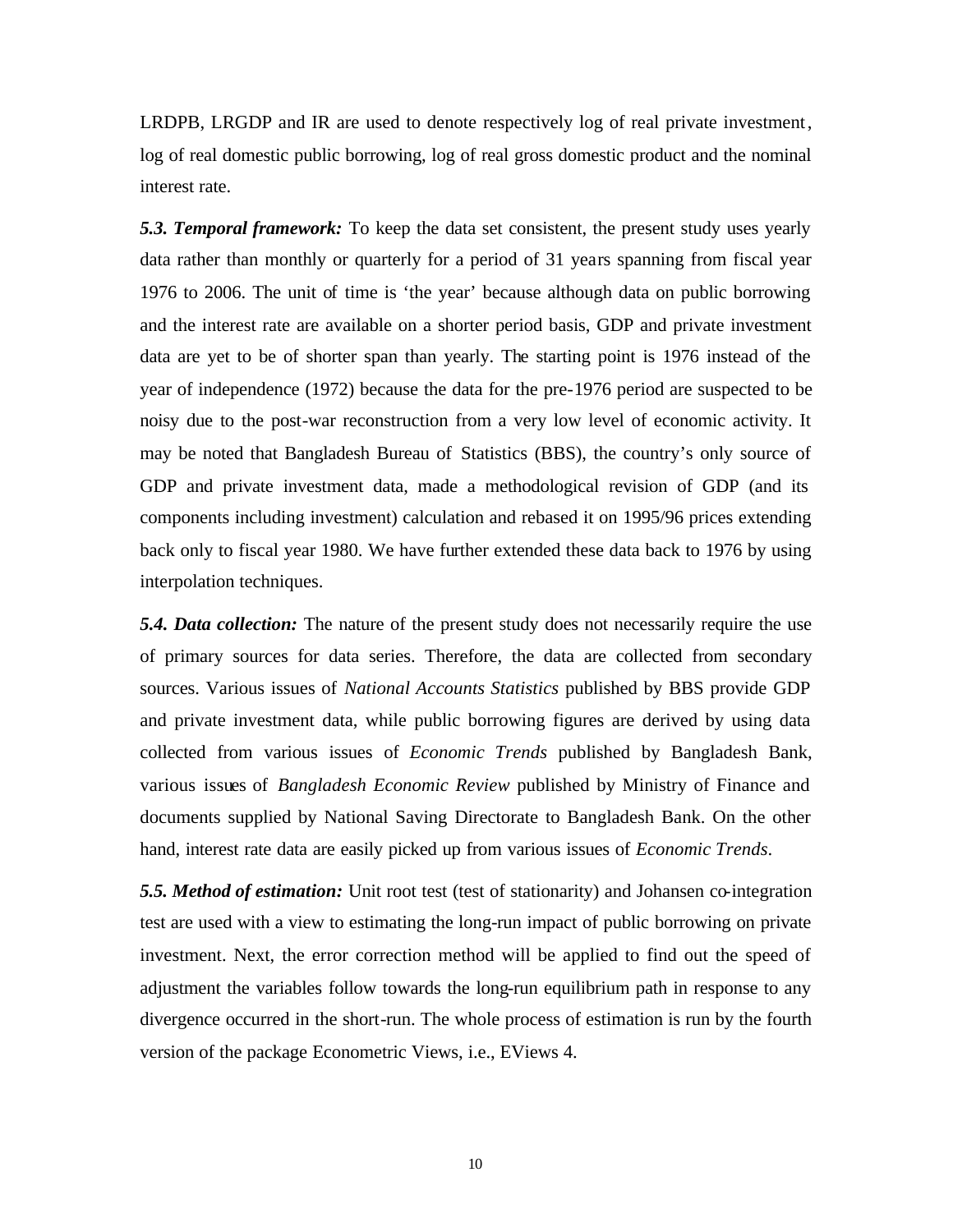#### **6. Estimation and Possible Interpretation of Results**

As a prerequisite for the co-integration test, stationary properties of the relevant variables have been verified by performing Augmented Dickey-Fuller (ADF) and Kwiatkowski-Phillips-Schmidt-Shin (KPSS) tests. Results of both the tests presented in Table 3 suggest that at the 5 percent level of significance LRGDP, IR and LRPI have been found to be non-stationary in level form and integrated of order one i.e. I(1). LRDPB shows mixed results in level form but found to be stationary in first difference form in both the tests.<sup>17</sup> Therefore we considered LRDPB as integrated of order one or  $I(1)$ , which is also supported by the graphical representation (not shown here) of the data.

|              | <b>Table 3: Unit Root Test Result</b> |                   |             |                 |              |             |  |  |  |  |
|--------------|---------------------------------------|-------------------|-------------|-----------------|--------------|-------------|--|--|--|--|
| <b>Tests</b> | Trend assumption                      | Level/differenced | LRGDP       | $\mathbb{R}$    | <b>LRDPB</b> | <b>LRPI</b> |  |  |  |  |
|              | Constant                              | Level             | 2.55        | $-2.02$         | $-3.12**$    | $-2.67$     |  |  |  |  |
| ADF          |                                       | First difference  | $-8.46***$  | $-4.08***$      | $-8.70***$   | $-4.04***$  |  |  |  |  |
|              | Constant and trend                    | Level             | 0.29        | $-1.67$         | $-3.92**$    | $-2.74$     |  |  |  |  |
|              |                                       | First difference  | $-10.85***$ | $-3.82**$       | $-8.53***$   | $-4.28**$   |  |  |  |  |
| <b>KPSS</b>  | Constant                              | Level             | $0.73**$    | 0.17            | $0.44*$      | $0.72**$    |  |  |  |  |
|              |                                       | First difference  | $0.48**$    | 0.27            | $-0.02$      | 0.28        |  |  |  |  |
|              | Constant and trend                    | Level             | $0.20**$    | $0.17**$        | 0.12         | 0.09        |  |  |  |  |
|              |                                       | First difference  | 012         | 0 <sub>11</sub> | 0.02         | 0.14        |  |  |  |  |

*Note: 1.\*, \*\* and \*\*\* indicate rejection of null hypothesis at 10, 5 and 1 percent level of significance.*

 *2. Lag length of ADF test has been determined by Akaike's Information Criteria (AIC).*

 *3. Maximum bandwidth for KPSS has been determined by the Newey-West method.*

This set of stationary properties allow us to exercise the Johansen co-integration test for estimating long-run relationship between the dependent variable LRPI and the independent variables LRGDP, IR and LRPI. Table 4 displays the result of Johansen cointegration test. Both the Trace and Max-eigen statistics reported in this table indicate that there are at least two co-integrating vectors between LRPI, LRGDP, LRDPB and IR at both 1 and 5 percent levels of significance. Thus it can be claimed that there is a long run equilibrium relationship between real private investment, real GDP, real domestic public borrowing sourced from other than BB and the interest rate variable.

<sup>&</sup>lt;sup>17</sup> According to ADF test the null hypothesis of unit root is accepted for LRDPB at 1% level in both the cases. Again in the KPSS test LRDPB is found to be non stationary at the 10% level. Both ADF and KPSS test suggest that LRDPB is stationary in the first difference form at any level of significance.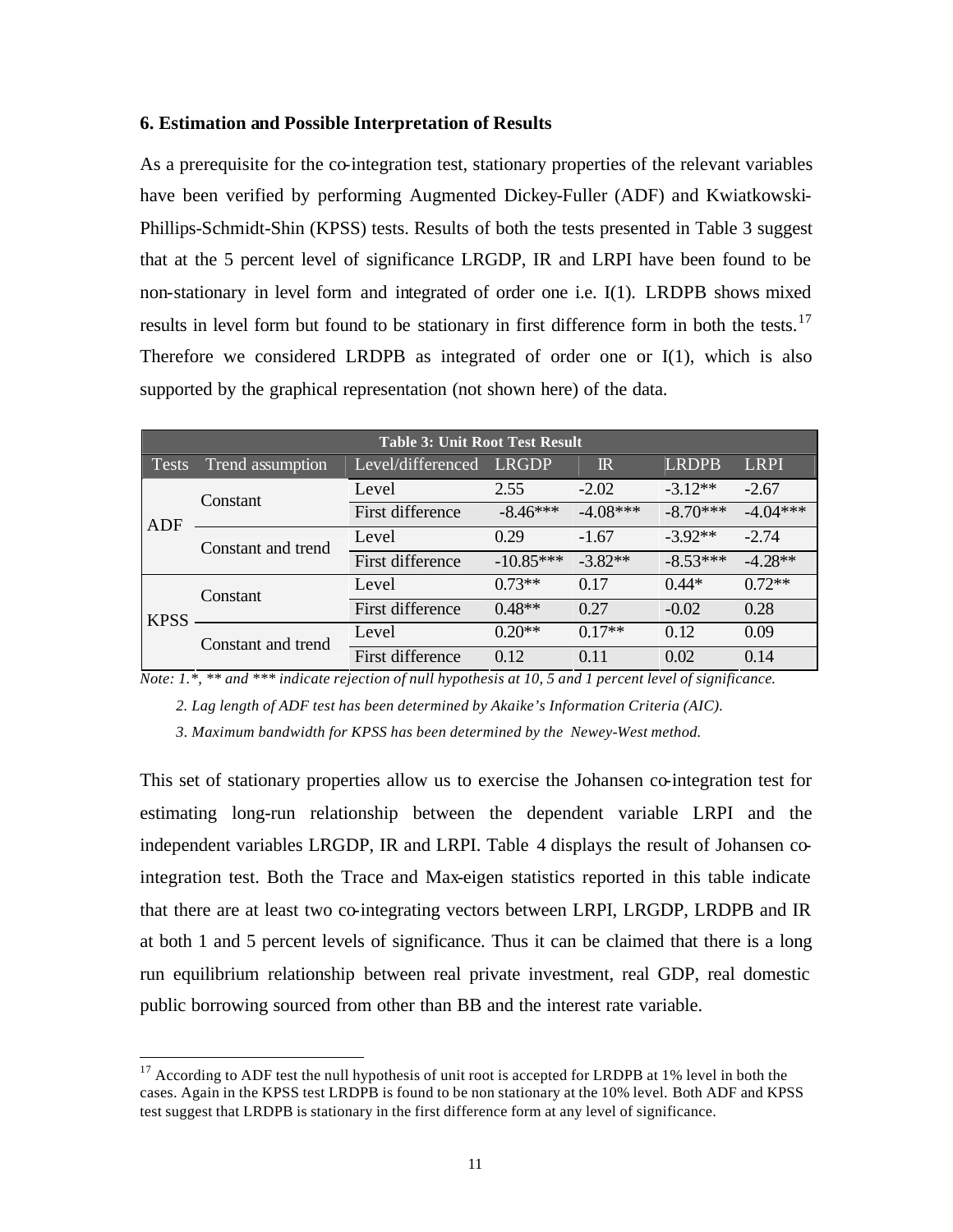| <b>Table 4: Johansen Co-integration Test Results</b> |                    |                              |                             |                        |                             |                             |  |  |  |  |
|------------------------------------------------------|--------------------|------------------------------|-----------------------------|------------------------|-----------------------------|-----------------------------|--|--|--|--|
| Hypothesized<br>no. of $CE(s)$                       | Trace<br>statistic | 5-percent<br>critical value. | 1-percent<br>critical value | Max-Eigen<br>statistic | 5-percent<br>critical value | 1-percent<br>critical value |  |  |  |  |
| None $**$                                            | 120.00             | 47.20                        | 54.50                       | 68.40                  | 27.10                       | 32.20                       |  |  |  |  |
| At most $1**$                                        | 51.60              | 29.70                        | 35.70                       | 40.50                  | 21.00                       | 25.50                       |  |  |  |  |
| At most 2                                            | 11.10              | 15.40                        | 20.00                       | 11.10                  | 14.10                       | 18.60                       |  |  |  |  |
| At most 3                                            | 0.00               | 3.80                         | 6.70                        | 0.00                   | 3.80                        | 6.70                        |  |  |  |  |

Johansen co-integration method provides a relationship which may be represented by the following equation:

LRPI = -11.822 + 1.346\* LRGDP + 0.311\* LRDPB - 0.063\* IR t-value [-14.07] [-6.31] [1.88]

According to the equation, in the long-run, GDP and public borrowing seem to have statistically significant impact on private investment, whereas the impact of interest rate on the same is found to be statistically not significant.

Adjustment coefficient on DLRPI equation is found to be correctly signed and significant. The coefficient is -0.30, implying that 30 percent of the deviation from long run equation is corrected within one year.

In line with the intention of this paper, the interpretation will solely centre on the coefficient of the variable 'domestic public borrowing from sources other than Bangladesh Bank (LRDPB)'.<sup>18</sup> Being positive with statistical significance, the coefficient leads to two points. Firstly, as a direct answer to the study's main query about the hypothesis that public borrowing leaves to a crowding-out impact on private investment, there appears a clear empirical rejection of such hypothesis. Secondly, the existence of crowding-in instead of crowding-out effect seems evident in the Bangladesh economy. Although the study is essentially concerned with the first point that is, verifying the existence of crowing out effect, this section will analyze both the issues considering the important implications of the crowding-in effect for the economy.

<sup>&</sup>lt;sup>18</sup> Although the coefficient of GDP is consistent with the traditional investment theory, that of the interest rate is not. Many reasons may be pointed out for this apparent departure from an established belief. However, the interest rate insensitivity of private investment in Bangladesh is well supported by the findings of Ahmed and Islam (2006).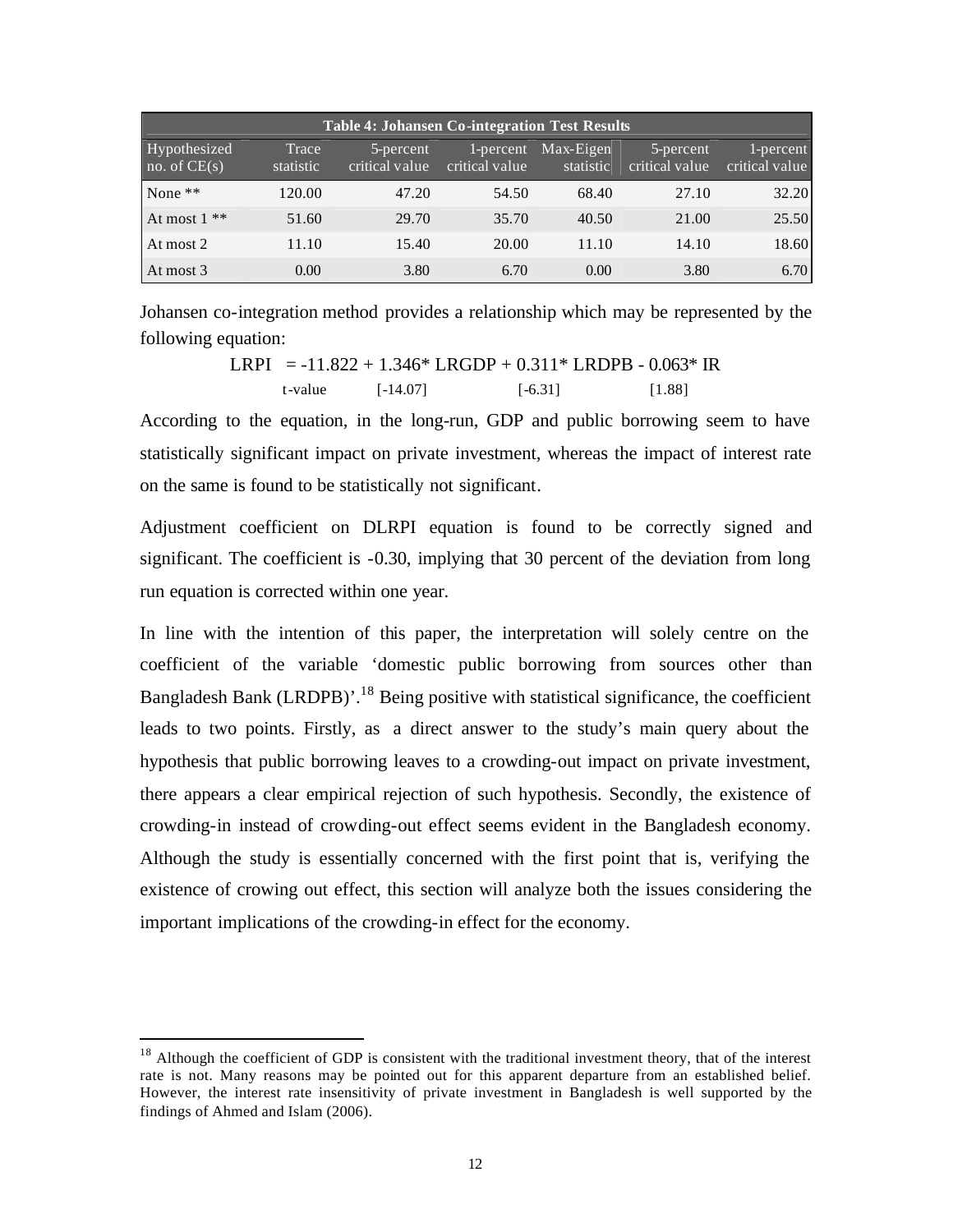| Table 5: Liquidity Position (Outstanding) in the Banking System (in billion BDT) |                        |                           |                     |                                                          |                                           |  |  |  |  |
|----------------------------------------------------------------------------------|------------------------|---------------------------|---------------------|----------------------------------------------------------|-------------------------------------------|--|--|--|--|
| Period                                                                           | Total liquid<br>assets | Required<br>liquid assets | Excess<br>liquidity | <b>Excess liquidity</b><br>as % of total<br>liquid asset | <b>Excess</b><br>liquidity as %<br>of GDP |  |  |  |  |
| Average (1990-<br>91 to 1994-95)                                                 | 70.79                  | 58.77                     | 12.02               | 16.98                                                    | 0.93                                      |  |  |  |  |
| Average (1995-<br>96 to 1999-00)                                                 | 126.60                 | 99.21                     | 27.39               | 21.64                                                    | 1.36                                      |  |  |  |  |
| 2000-01                                                                          | 188.75                 | 144.13                    | 44.62               | 23.64                                                    | 1.76                                      |  |  |  |  |
| 2001-02                                                                          | 228.28                 | 162.41                    | 65.87               | 28.85                                                    | 2.41                                      |  |  |  |  |
| 2002-03                                                                          | 266.56                 | 186.85                    | 79.71               | 29.90                                                    | 2.65                                      |  |  |  |  |
| 2003-04                                                                          | 286.90                 | 169.36                    | 117.54              | 40.97                                                    | 3.53                                      |  |  |  |  |
| 2004-05                                                                          | 305.71                 | 196.29                    | 109.42              | 35.79                                                    | 2.95                                      |  |  |  |  |
| Average (2000-<br>01 to $2004-05$ )                                              | 255.24                 | 171.80                    | 83.43               | 32.69                                                    | 2.72                                      |  |  |  |  |
| 2005-06                                                                          | 351.47                 | 255.56                    | 95.91               | 27.29                                                    | 2.30                                      |  |  |  |  |

*Source: Prepared by the author on the basis of Ahmed and Islam (2006).*

*Note: Yearly figures are as of end-June.*

| <b>Table 6: Yarn and Cloth Production: Public versus Private Sector</b> |                  |                               |        |                  |                                  |         |  |  |
|-------------------------------------------------------------------------|------------------|-------------------------------|--------|------------------|----------------------------------|---------|--|--|
| Fiscal year                                                             |                  | Yarn production (million Kg.) |        |                  | Cloth production (million meter) |         |  |  |
|                                                                         | Public<br>sector | Private<br>sector             | Total  | Public<br>sector | Private<br>sector                | Total   |  |  |
| 1993-94                                                                 | 18.23            | 121.91                        | 140.14 | 12.73            | 1035.27                          | 1048.00 |  |  |
| 1994-95                                                                 | 18.13            | 135.24                        | 153.37 | 4.65             | 1130.35                          | 1135.00 |  |  |
| 1995-96                                                                 | 15.90            | 157.01                        | 172.91 | 2.79             | 1262.43                          | 1265.22 |  |  |
| 1996-97                                                                 | 7.39             | 186.76                        | 194.15 | 0.78             | 1324.23                          | 1325.01 |  |  |
| 1997-98                                                                 | 8.64             | 204.81                        | 213.45 | 0.17             | 1394.83                          | 1395.00 |  |  |
| 1998-99                                                                 | 10.02            | 186.76                        | 228.84 |                  | 1451.00                          | 1451.00 |  |  |
| 1999-00                                                                 | 13.12            | 204.81                        | 251.46 |                  | 1630.00                          | 1630.00 |  |  |
| 2000-01                                                                 | 15.81            | 186.76                        | 271.57 |                  | 1845.00                          | 1845.00 |  |  |
| 2001-02                                                                 | 15.39            | 204.81                        | 298.50 |                  | 2050.00                          | 2050.00 |  |  |
| 2002-03                                                                 | 9.35             | 330.65                        | 340.00 |                  | 2200.00                          | 2200.00 |  |  |
| 2003-04                                                                 | 9.70             | 370.30                        | 380.00 |                  | 2750.00                          | 2750.00 |  |  |
| $2004 - 05*$                                                            | 9.48             | 440.52                        | 450.00 |                  | 3100.00                          | 3100.00 |  |  |

*Source: Bangladesh Economic Review (2006). \** provisional

A careful look into factors catalyzing the public borrowing-crowding-out nexus leads to the following arguments.

*6.1. Excess liquidity in the banking system:* As mentioned earlier, crowding-out effect of public borrowing arises due mainly to the fund scarcity in the system. The banking system of Bangladesh has long been characterized by substantial amount of excess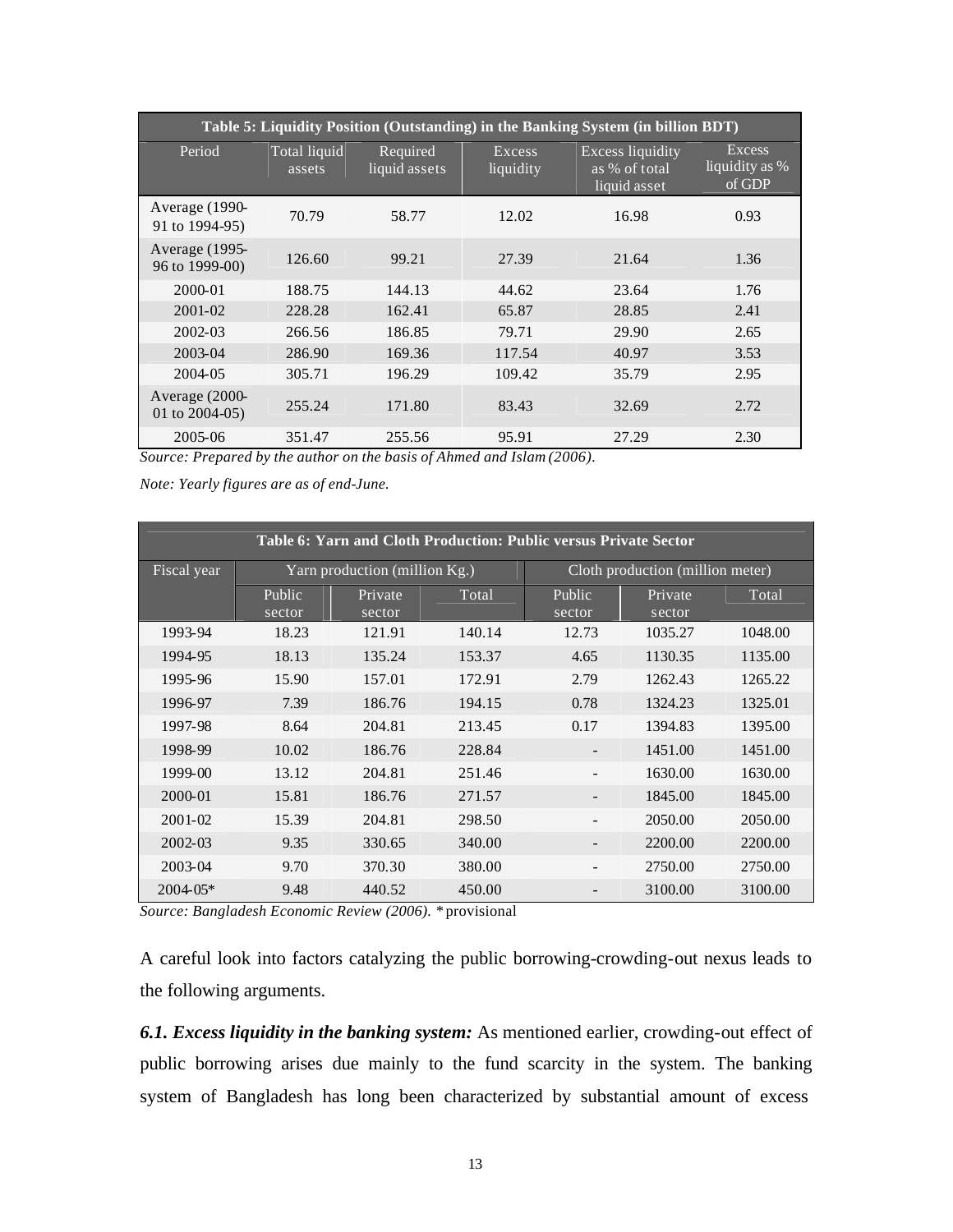liquidity. Table 5 portrays excess liquidity scenario in the banking system over the last 16 years. Excess liquidity as a percentage of total liquid asset and GDP is seen to be significant every year. It is quite reasonable to view this steady overflow of liquidity as an endorsement of the fact that fund crisis channel of crowding-out effect does not work in Bangladesh. In other words, public borrowing from domestic sources other than Bangladesh Bank does not appear to exert any deterring impact on private investment by creating or exacerbating a fund crisis.

*6.2. Private sector encounters only benign competition from the public sector:* Pursuant to a private sector development policy, Bangladesh government took gradual steps to denationalize a large part of the economy since late 70s onward. This effort began to receive huge momentum during the 90s following the adoption of Structural Adjustment Program (SAP) under the auspices of the World Bank and the IMF in the 80s (Rahman and Tipu, ---).<sup>19</sup> The economy's movement towards a market based structure is still continuing. Due to such a market oriented approach to industrialization, no perceptible competition on the part of the public sector on the private investment is observed during the period under study. It is, indeed, not deniable that private goods are produced by several state owned enterprises (SOEs); and the SOEs often resort to borrowing for operating their businesses. For example, private sector is yet to invest in the production of sugar, paper, newsprint, fertilizer etc. Consequently, it is futile to say that public borrowing undertaken for public production of such goods gives rise to any crowding-out of private investment. Public production of other goods such as cosmetics, transport services, yarn, cloth etc., which are produced in the private sector as well, is also believed to exert only a minimal competition upon the private sector because public production of these goods is insignificant as compared to the national demand for these goods. Table 6 illustrates a token evidence of narrow competition offered by SOEs in the textile sector. Public sector production of yarn and cloth seems to have steadily declined to a negligible

<sup>&</sup>lt;sup>19</sup> "*Structural adjustment* is a term used to describe the policy changes implemented by the *International* Monetary Fund (IMF) and the World Bank (the Bretton Woods Institutions) in developing countries. ……Through conditionalities, *Structural Adjustment Programs* generally implement free market programs and policy. These programs include internal changes (notably privatization and deregulation) as well as external ones, especially the reduction of trade barriers. The policy changes are insured by a variety of loan distribution programs, and progress monitoring by the lender during the life of the loan." (Wikipedia 2007).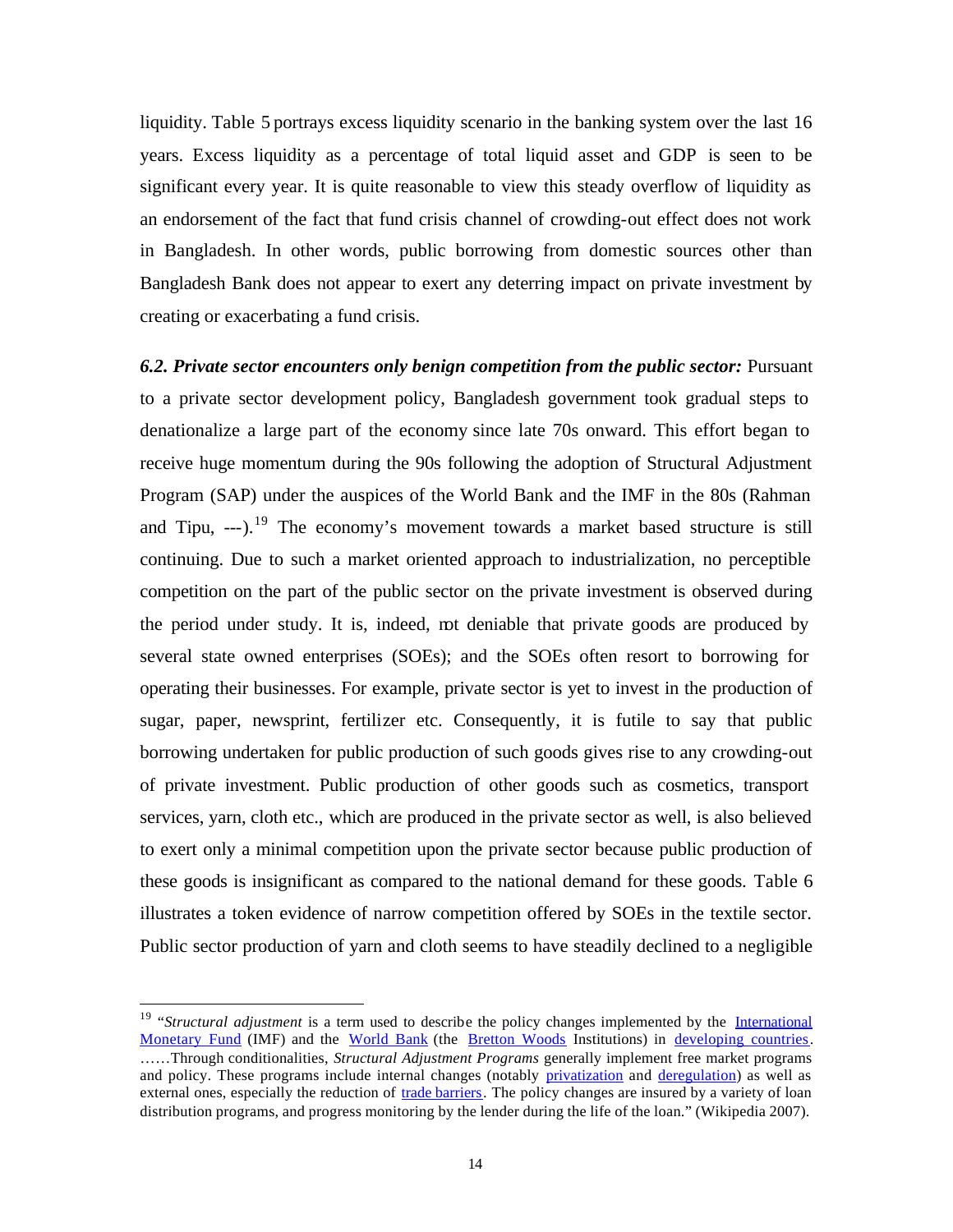| associated with competition.                                            |            |       |          |           |  |  |  |  |
|-------------------------------------------------------------------------|------------|-------|----------|-----------|--|--|--|--|
| Table 7: Trends in Debt-GDP Ratio for Some Selected Asian Countries (%) |            |       |          |           |  |  |  |  |
| Year                                                                    | Bangladesh | India | Pakistan | Sri Lanka |  |  |  |  |
| 1993                                                                    | 54.23      | 53.71 | 79.43    | 96.80     |  |  |  |  |
| 1994                                                                    | 57.37      | 55.63 |          | 94.86     |  |  |  |  |
| 1995                                                                    | 55.68      | 53.18 |          | 94.65     |  |  |  |  |
| 1996                                                                    | 49.68      | 51.03 |          | 92.34     |  |  |  |  |
| 1997                                                                    | 48.67      | 49.38 |          | 85.82     |  |  |  |  |
| 1998                                                                    | 45.66      | 51.12 | 79.08    | 90.84     |  |  |  |  |
| 1999                                                                    | 46.68      | 51.22 |          | 95.06     |  |  |  |  |
| 2000                                                                    | 50.51      | 52.72 | 74.67    | 96.90     |  |  |  |  |
| 2001                                                                    | 50.43      | 55.92 |          | 103.20    |  |  |  |  |

2002 53.85 60.14 - 105.54 2003 52.47 63.30 59.88 105.83 2004 52.26 62.92 67.90 98.82 2005 50.88 64.22 54.30 98.50 2006 50.86 62.17 55.00 90.60

status *vis-à-vis* private sector production, thus creating virtually no crowding-out effect

*Source: Islam and Biswas (2006) and various issues of The World Factbook.*

 $\overline{a}$ 

*Note: i) Data for Bangladesh are as of end June. ii) The2006 figure for Bangladesh differs from that mentioned in the introductory section due to use of different sources.*

*6.3. Public borrowing is still at a sustainable level:* Although borrowing from BB has risen in the recent past, the overall debt scenario of the Bangladesh public sector is still better than many of the neighbouring countries. As observed in the Table 7, while the outstanding debt-GDP ratio of Bangladesh remained stable around 50 percent over the past decade, that of Sri Lanka ranged from 85.82 to 105.83 followed by Pakistan and India ranging from 54.3 to 79.43 and 49.38 to 64.22 respectively. The debt-GDP ratio in Bangladesh has been found empirically sustainable by Islam and Biswas  $(2006)$ .<sup>20</sup> Despite the prevalence of default behaviour on the part of SOEs, as a whole Bangladesh has earned good creditworthiness by virtue of the decent record of regularity in debt servicing. $21$  Moreover, public borrowing from scheduled banks, NBDC and general public has been found to be neither alarmingly large nor prompted by any economic

 $20$  They concluded that "though there has been some volatility in debt dynamics during the whole sample period, explosive debt dynamics (EDD) coefficient during last three years indicate that debt dynamics was convergent. Considering all factors of recent debt-dynamics, it seems that debt-GDP ratio is sustainable."

 $^{21}$  No coercive or repudiative attitude is evident in the public debt history of Bangladesh. Domestically, government debt instruments have been known for its timeliness in repayment. Internationally, Bangladesh has built a clean image among lender agencies and thus been frequently praised by them.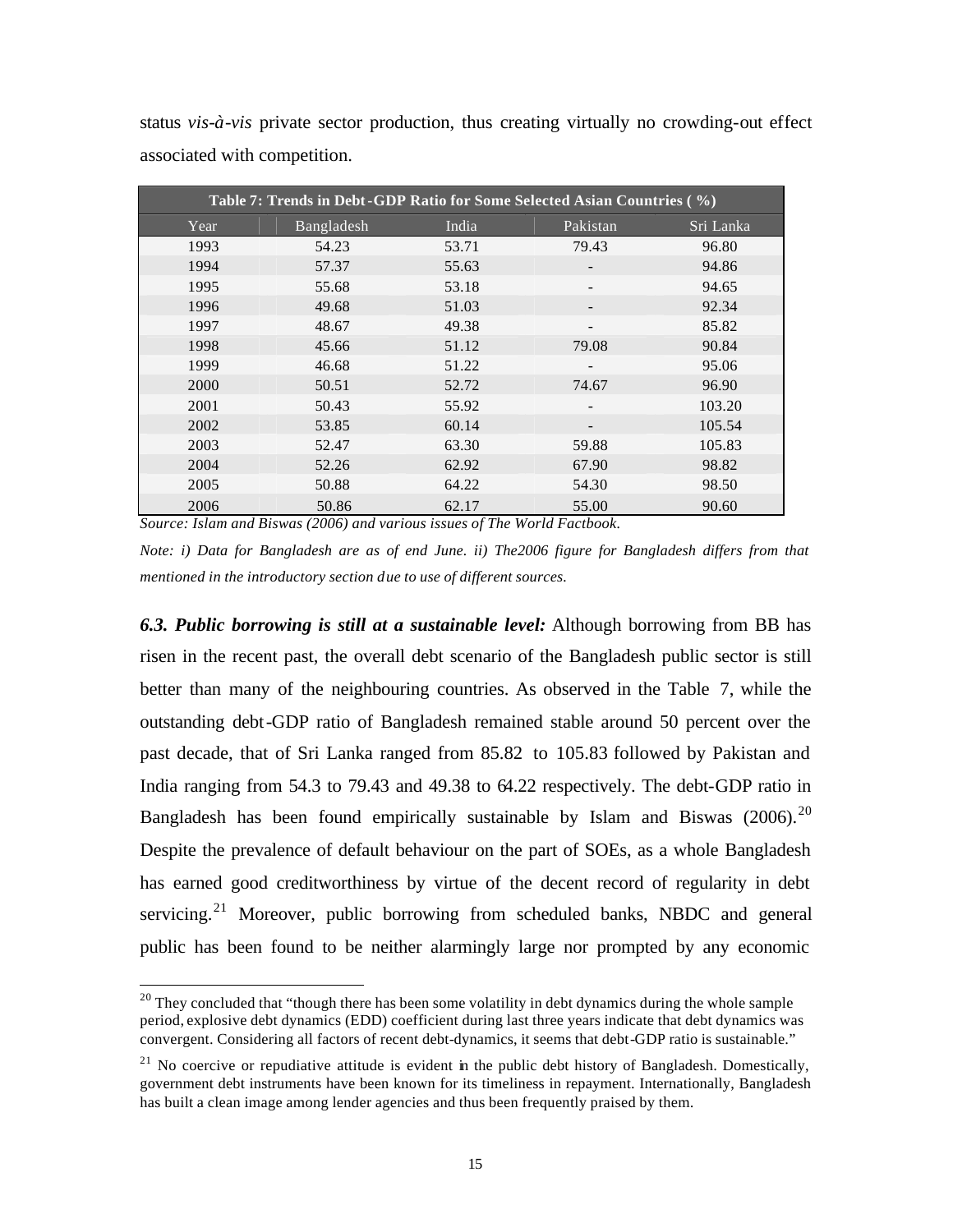catastrophe having far reaching contagion effects.<sup>22</sup> Given these perspectives, there is hardly any reason why private investors would be concerned in their decision-making process with respect to public borrowing. The absence of such concern in the minds of private investors partly explains the nonappearance of the crowding-out effect in Bangladesh.

On the other hand, the observed crowding-in effect may be interpreted from the following angles:

*6.4. Transfer and subsidy programs of the government:* A good chunk of money from the government exchequer is spent each year as transfer payments for promoting private sector investment and agricultural sector and elevating the living standard of the relatively poorer segment of the society.<sup>23</sup> According to official statistics, roughly BDT 117 billion was spent as subsidy and other transfer payments in FY06.

Private investment in particular areas enjoys tax exemption for 5 to 7 years. The exempted period is 15 years for power generation companies. Some selected agro-based industries are allowed to receive interest rate subsidy under Equity and Entrepreneurship Fund (EEF) arrangement. The same facility is allowed for farmers under agricultural credit arrangement. Farmers are also getting subsidy in the form of reduced price of agricultural inputs. Most attractive facilities are rationed for export oriented industries. Cash incentives ranging from 5 to 30 percent are offered. Apart from cash incentives other facilities in the form of income tax exemption, tax holiday, duty-draw-back, duty free import and exemption of insurance premium are also given for those industries. On the consumption side, a significant amount of government fund flows routinely towards the hands of poor people as relief.

The significance of transfer program is presented in the Table 8. A closer look at the table suggests that about one fourth of revenue expenditure is allocated for subsidy and other transfer payments (SOTP). It can, however, be inferred that private investment is induced

 $22$  See Table 1.

 $23$  Transfer payments are the payments (generally from government) made to people without anything being rendered in exchange by the recipients. Pension for aged people, allowance for widows, allowance for insolvent freedom fighters etc. are typical examples of transfer payments in Bangladesh.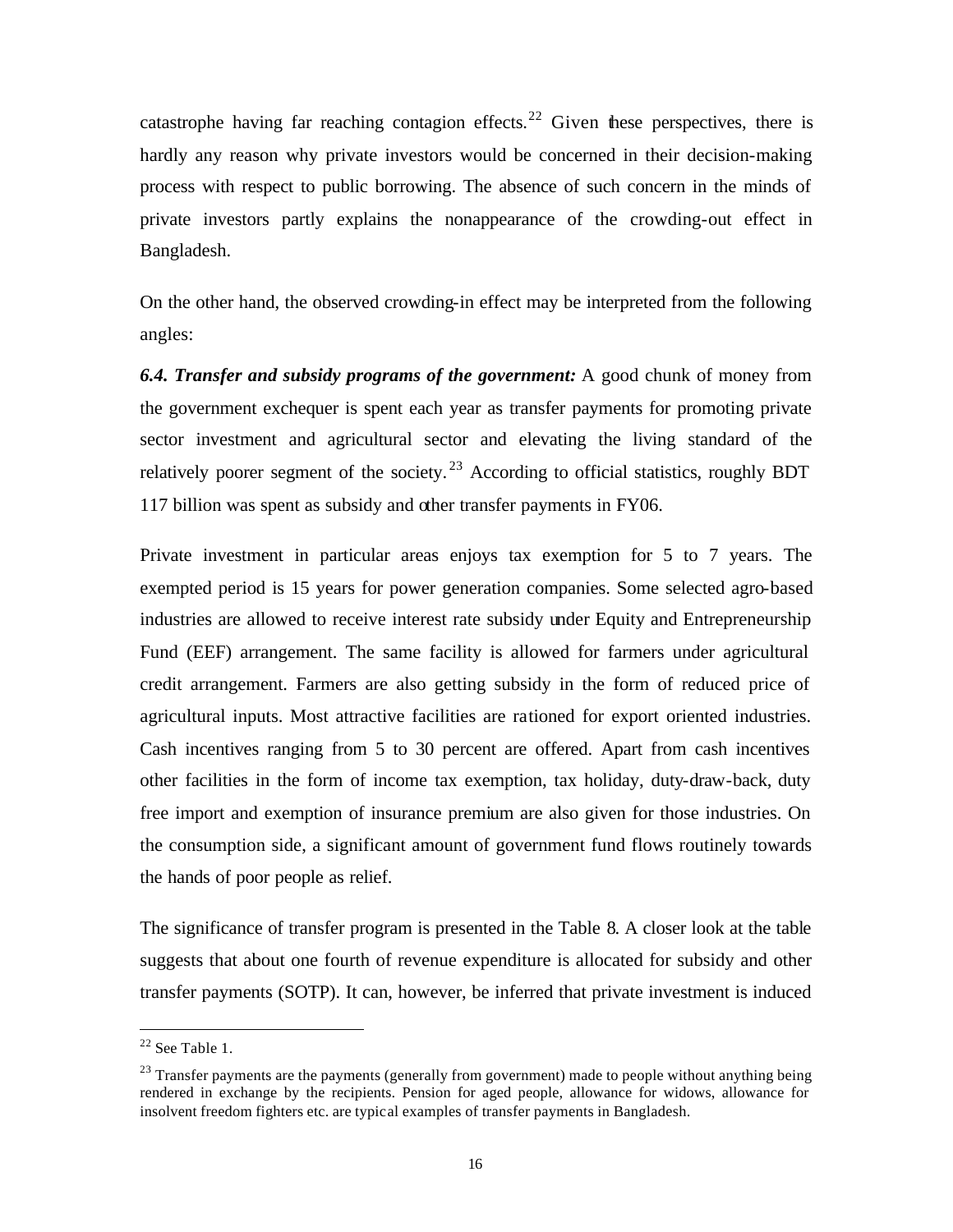directly by SOTP to the industrial sector (including agro-based industries) and indirectly by the same to poor people through the consumption channel (SOTP? consumption demand? investment demand? private investment?). Obviously, the fund government uses for SOTP purpose has important bearing on its borrowing decisions. It is, thus, logical to relate domestic public borrowing from sources other than Bangladesh Bank to the enhanced investment in the private sector resulting from SOTP.

| Table 8: Government Expenditure on Subsidy and Other Transfer Payment Programs (SOTP) |             |              |             |             |              |  |  |  |  |
|---------------------------------------------------------------------------------------|-------------|--------------|-------------|-------------|--------------|--|--|--|--|
| Fiscal year                                                                           | SOTP in     | SOTP as % of | Fiscal year | SOTP in     | SOTP as % of |  |  |  |  |
|                                                                                       | billion BDT | revenue      |             | billion BDT | revenue      |  |  |  |  |
|                                                                                       |             | expenditure  |             |             | expenditure  |  |  |  |  |
| 1990-91                                                                               | 23.92       | 32.72        | 1998-99     | 48.50       | 28.93        |  |  |  |  |
| 1991-92                                                                               | 22.48       | 28.46        | 1999-00     | 48.46       | 26.27        |  |  |  |  |
| 1992-93                                                                               | 22.31       | 26.22        | 2000-01     | 55.78       | 27.00        |  |  |  |  |
| 1993-94                                                                               | 23.31       | 25.48        | $2001 - 02$ | 59.15       | 26.07        |  |  |  |  |
| 1994-95                                                                               | 27.28       | 26.49        | 2002-03     | 70.84       | 27.99        |  |  |  |  |
| 1995-96                                                                               | 31.78       | 26.90        | 2003-04     | 81.86       | 28.83        |  |  |  |  |
| 1996-97                                                                               | 34.80       | 27.76        | 2004-05     | 104.37      | 31.32        |  |  |  |  |
| 1997-98                                                                               | 38.29       | 26.41        | 2005-06     | 117.05      | 31.35        |  |  |  |  |

*Source: Prepared by the author on the basis of data from Bangladesh Economic Review 2006.*

|     | Table 9: ADP Expenditure on Sectors Directly Complementing Private Sector (in billion BDT) |             |        |             |             |             |             |             |        |
|-----|--------------------------------------------------------------------------------------------|-------------|--------|-------------|-------------|-------------|-------------|-------------|--------|
|     | Sectors                                                                                    | <b>FY99</b> | FY00   | <b>FY01</b> | <b>FY02</b> | <b>FY03</b> | <b>FY04</b> | <b>FY05</b> | FY06*  |
| (a) | Water resources                                                                            | 8.77        | 10.66  | 9.83        | 7.60        | 7.33        | 6.79        | 9.13        | 11.12  |
| (b) | Electricity                                                                                | 14.97       | 19.95  | 19.72       | 17.00       | 23.52       | 29.03       | 31.88       | 31.20  |
| (c) | Oil, gas and natural<br>resources                                                          | 5.84        | 6.58   | 4.00        | 4.31        | 6.85        | 8.59        | 8.45        | 10.00  |
| (d) | <b>Transport</b>                                                                           | 22.45       | 26.90  | 32.99       | 28.00       | 29.12       | 30.34       | 30.31       | 30.40  |
| (e) | Communication                                                                              | 3.44        | 4.79   | 4.58        | 8.59        | 6.21        | 3.74        | 10.50       | 7.36   |
| (f) | Industry                                                                                   | 0.98        | 2.56   | 5.41        | 2.66        | 1.95        | 4.61        | 5.11        | 4.46   |
| (g) | Physical<br>infrastructure, water<br>supply and housing                                    | 6.70        | 10.83  | 12.12       | 9.31        | 9.60        | 9.74        | 13.60       | 12.96  |
| (h) | Total $(a+-+g)$                                                                            | 63.15       | 82.27  | 88.65       | 77.47       | 84.58       | 92.84       | 108.98      | 107.50 |
| (i) | <b>Total ADP</b>                                                                           | 125.09      | 154.71 | 162.40      | 140.90      | 154.34      | 168.17      | 187.70      | 245.00 |
| (j) | (h) as $\%$ of total ADP                                                                   | 50.48       | 53.18  | 54.59       | 54.98       | 54.80       | 55.21       | 58.06       | 43.88  |

*Source: Prepared by the author on the basis of data from Bangladesh Economic Review 2006.*

*\* Figures for FY06 are provisional estimates.*

*6.5. Development expenditure:* In general, revenue budget shows a surplus balance. The overall budgetary balance becomes negative due to the Annual Development Program (ADP) component of the budget. The government has to borrow to finance that part of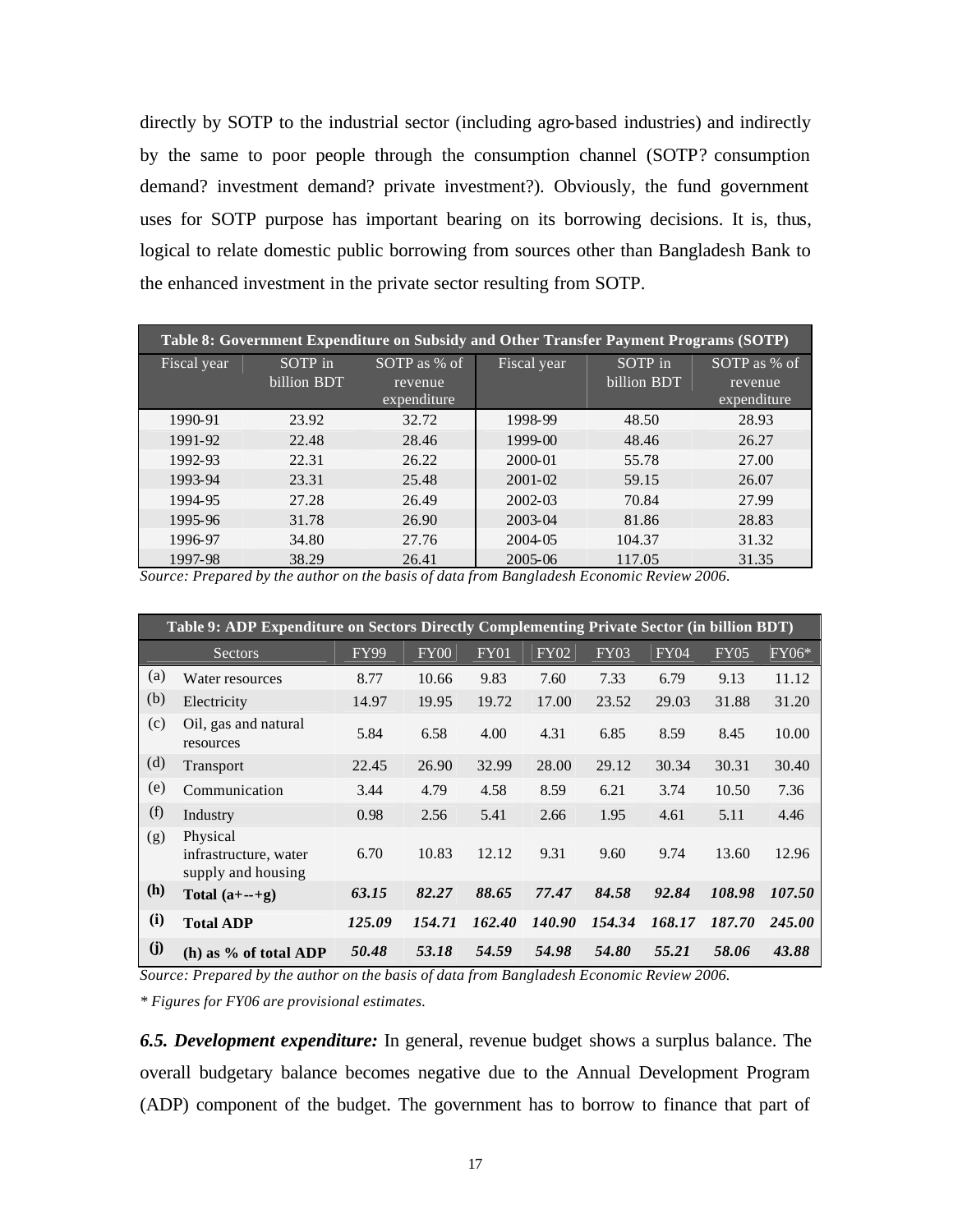ADP which is not covered by surplus revenue balance. Thus, public borrowing may be thought to be linked with development expenditures. It is important to note that by definition most outcome of ADP expenditure, by means of positive externalities, would be seen as complementary to the private economic activities. Some of the sectors under ADP such as water resources, electricity, oil and gas etc. make for direct and significant external economies. As projected in Table 9, around half of the ADP budget is engaged in producing those goods and services which are postulated to directly stimulate private investment. Thus considering the structure of development expenditure and associated government borrowing it may be summed up that the crowding-in is a natural consequence of public borrowing.

*6.6. Government microcredit program:* Alongside the SOTP and development expenditure, Bangladesh government is reported to disburse a substantial amount of microcredit every year through its different ministries and other organizations. Available statistics suggests that about BDT 10 billion out of government fund was disbursed as microcredit in the last fiscal year (BB 2006). Such microcredit programs of the government, which have bearing on public borrowing, also contribute to the crowding-in effect as recipients of microcredit add to mainly private investment from their borrowed funds.

*6.7. ADP-black money linkage:* One explanation of crowding-in effect in Bangladesh may proceed as follows: If in a system of 'public expenditure', a sizeable fraction of funds are not spent on the provision of public projects but are instead pumped back into the private sector by the contractors, politicians, bureaucrats and others who conspire to fraud the public, black-money based underground economy has every likelihood to be fortified.<sup>24</sup> Excess billing for services provided by contractors is believed to be a major conduit for such leakages of funds. The diversion of allocated expenditure (financed say by public borrowing) to personal use mainly by the recipient of ADP contracts form the

 $24$  According to NBR source, the amount of black-money legalized in FY06 under the government declared whitening program was to the tune of BDT 46.03 billion. Although there is no credible estimate of black money, some financial analysts opine that the black money amounted to roughly BDT 700 billion in 2004, up by BDT 100 billion from the previous year, while others guesstimated it to be as high as 40 to 50 percent of the formal economy. However, some extreme estimates suggest that it is almost equivalent to the formal economy (The Daily Financial Express, 22 April 2007 issue).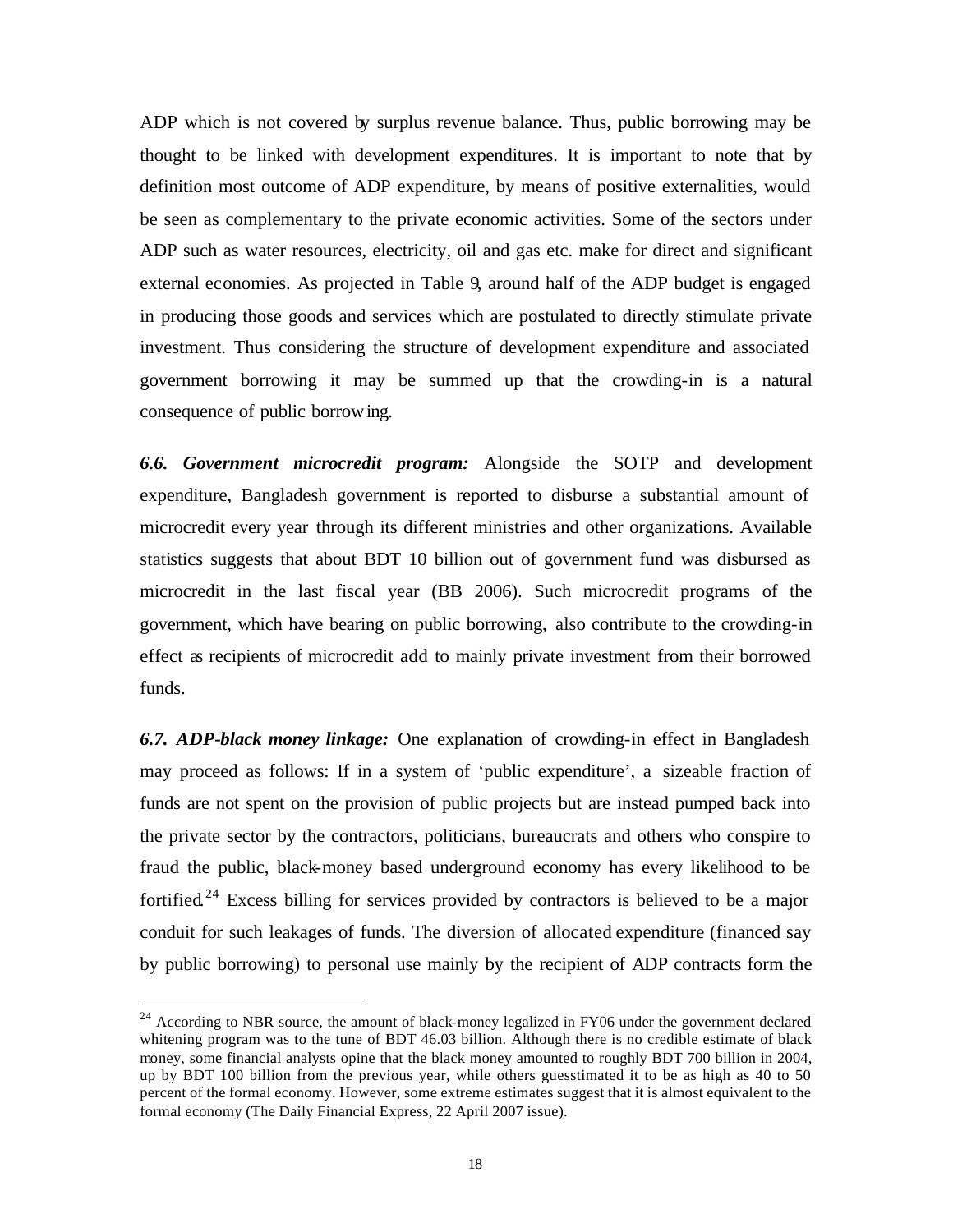basis of additional spending in the domestic economy into consumption or, of course, investment, especially in the construction sector. As argued frequently by knowledgeable persons and printing media, the above mentioned situation is inherent in Bangladesh economy.

Possible corruption via misappropriation of ADP funds is also argued to lead to greater private investment in selected area, and hence, again supportive of the crowding-in argument. However, just because public expenditure has positive externalities for the private economy, does not imply that these expenditures are at the optimal level or that the public expenditure programs are efficiently run.

#### **7. Summary and Conclusion**

The study has been conducted with a view to examining the presence of crowding-out effect of public borrowing on the private investment in the Bangladesh economy. To accomplish the task, a model for investment function has been specified and estimated considering public borrowing, GDP and interest rate as independent variables. A long-run relationship has been estimated and analyzed by performing unit root test, co-integration test and an error correction model. The main findings of the study confirm with statistical significance that there is no crowding-out effect in Bangladesh, rather, the crowding-in effect is evident. This result is indeed somewhat paradoxical in terms of conventional wisdom. The study has attempted to offer a rationale for this seemingly paradoxical finding from a macroeconomic point of view. In doing so, it has analyzed a couple of macroeconomic issues and ended up with the conclusion that the presence of crowding-in instead of crowding-out effect can be attributed to such factors as excess liquidity in the banking system, imperceptible government competition with the private sector, relatively sustainable public debt scenario, government expenditure for transfer payment program, significant development expenditure for producing those goods and services which has the potential to discharge positive externalities, government microcredit programs and ADP-black money linkages.

The results of the study have important implications for the fiscal management. Existence of excess liquidity and possibility of crowding-in effect together put the fiscal authority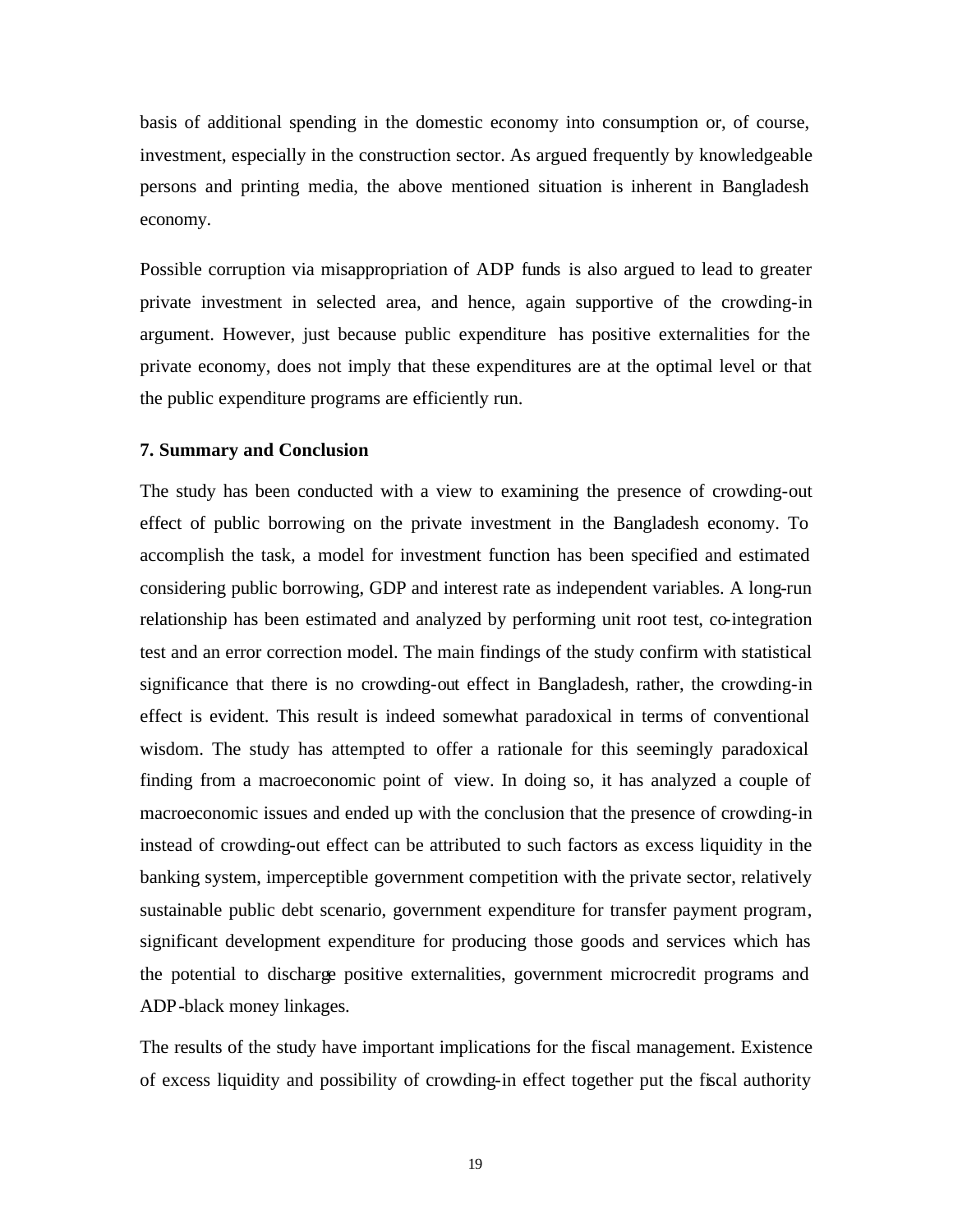in a position to foster private investment and hence economic growth through expanding borrowing backed public expenditure. However, the overall criteria that public expenditure authority ought to ensure is the transparency and efficiency in its programs. Moreover, government can avoid unnecessary inflation and external indebtedness by reducing reliance for funds on Bangladesh Bank and foreign sources as long as excess liquidity in the banking system prevails.

In view of the perceived limitations inherent in this study, the following aspects may be taken up by future researchers:

- Decomposing private investment by category and taking each of them as separate dependant variable;
- Segregating borrowing by government itself and borrowing by other public sector corporations, and considering them as separate explanatory variables;
- Splitting public borrowing by sources (not only banks, NBDC or general public but also Bangladesh Bank and external sources) and taking all of them as explanatory variables;
- Incorporating a dummy variable for capturing the issue of economic reform and structural variation between after and before 1990 periods; and
- Finally, if possible, carrying on the whole study on the basis of quarterly data to make the analytical framework parsimonious.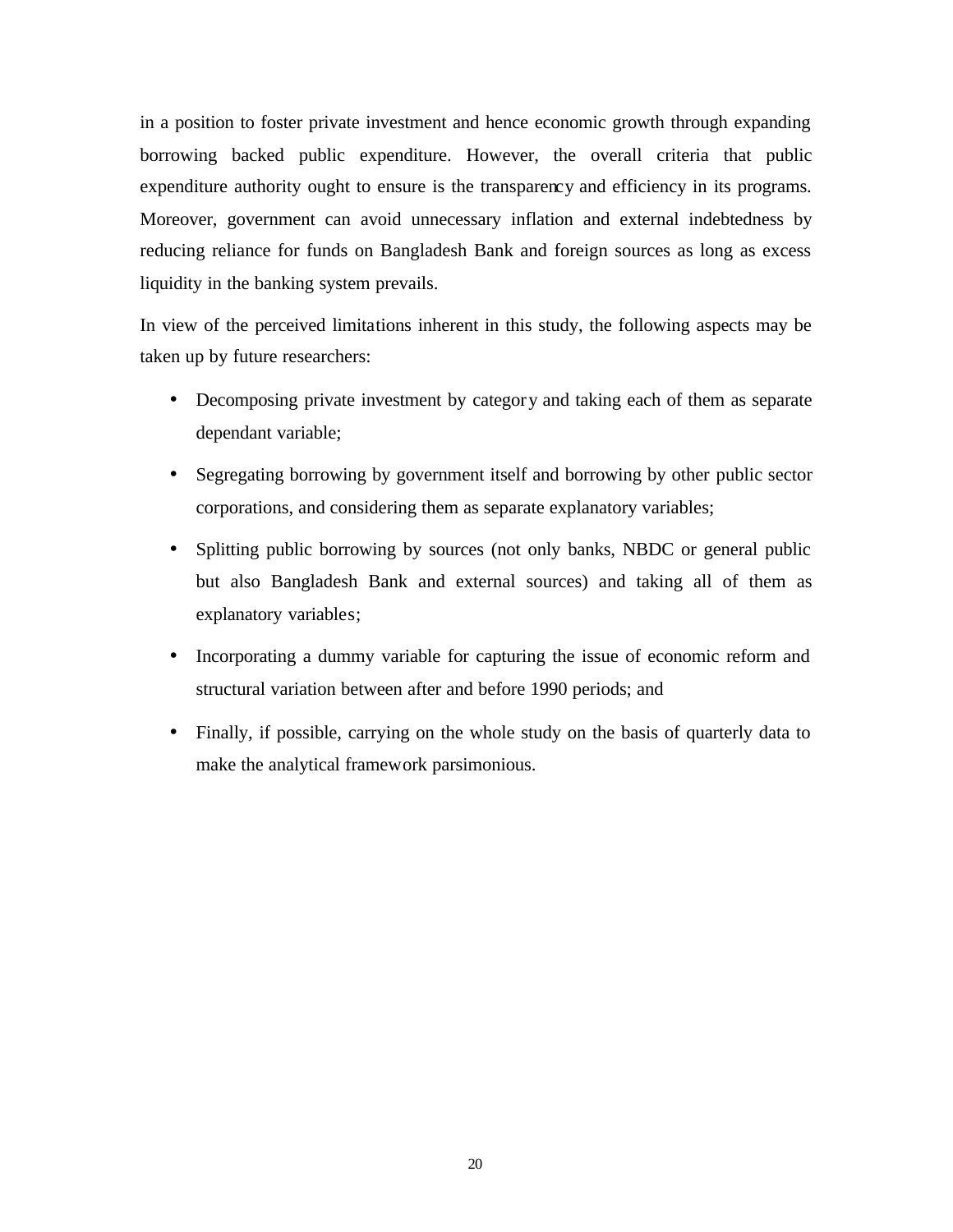#### **References:**

Ahmed, Habib and Stephen M. Miller (1999), *Crowding-Out and Crowding-In Effects of the Components of Government,* University of Connecticut. Available at http://www.econ.uconn.edu/working/1999-02.pdf.

Ahmed, Shamim and Md. Ezazul Islam (2006), *The Monetary Transmission Mechanism in Bangladesh: Bank Lending and Exchange Rate Channels,* Working Paper Series: WP 0702, PAU, Research Department, Bangladesh Bank, Dhaka.

Bangladesh Bank (2006), *Annual Report 2005-2006,* Dhaka, Bangladesh Bank.

Bangladesh Bank (2006), *Financial Sector Review, Volume 2, Number 1, December 2006,* Dhaka, Bangladesh Bank.

Bangladesh Bank (2006), *Monetary Policy Review, Volume 2, Number 1, October 2006,* Dhaka, Bangladesh Bank.

Bangladesh Bank, Various issues of *Economic Trends,* Dhaka, Bangladesh Bank.

Bangladesh Bureau of Statistics, various issues of *National Accounts Statistics,* Dhaka, BBS

Barua, Shubhasish (2005), *An Examination of Revenue and Expenditure Causality in Bangladesh: 1974-2004,* Working Paper Series: WP 0605, PAU, Research Department, Bangladesh Bank, Dhaka.

Bazaumana, Ouattara (2004), *Modelling the Long Run Determinants of Private Investment in Senegal*, Centre for Research in Economic Development and International Trade (CREDIT), University of Nottingham.

Central Intelligence Agency (--------), various issues of *The World Factbook,* CIA, Available at https://www.cia.gov/cia/publications/factbook/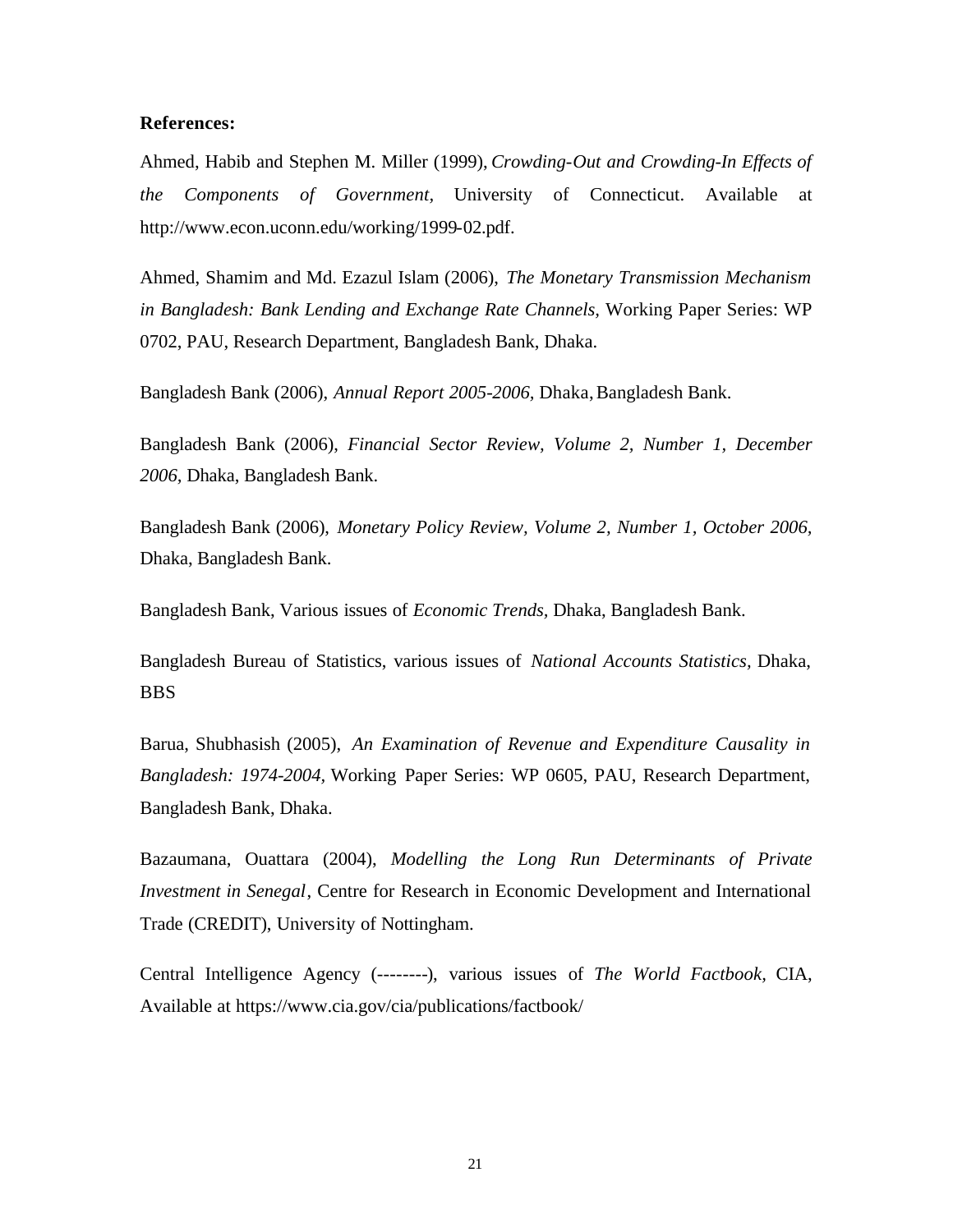Chhibber, Ajay and Sweder van Wijnbergen (1988), *Public Policy and Private Investment in Turkey,* The World Bank. Available at http://ideas.repec.org/p/wbk/wbrwps/120.html.

Cruz, Bruno de Oliveira and Joanilio R. Teixeira (1999), *The Impact of Public Investment on Private Investment in Brazil, 1947-1990,* Cepal Review 67. April 1999. Available at http://www.eclac.cl/publicaciones/xml/9/20159/oliveira.pdf.

Dornbush, Rudiger and Stanley Fischer (1994), *Macroeconomics,* sixth edition, McGraw-Hill, Inc., New York.

Export Promotion Bureau Bangladesh (----), *Export Policy 2003-2006,* EPB, Available at http://www.epb.gov.bd/export\_policy2003-06.html.

Government of Bangladesh (2006), *Bangladesh Economic Review 2006*, Dhaka, Ministry of Finance, GoB.

Gujarati, Damodar N. (1995), *Basic Econometrics,* Third edition, McGraw-Hill, Inc., New York.

Islam, Md. Ezazul and Bishnu Pada Biswas (2006), *Public Debt Management and Debt Sustainability in Bangladesh,* Working Paper Series: WP 0705, PAU, Research Department, Bangladesh Bank, Dhaka.

Miguel D. Ramirez (1994), *Public and Private Investment in Mexico, 1950-90: an Empirical Analysis,* Southern Economic Journal, July, 1994. SECTION: Vol. 61; No. 1.

Pritha, Mitra (2006), *Has Government Investment Crowded Out Private Investment in India?,* Available at http://www.aeaweb.org/annual\_mtg\_papers/2006/0108\_1015\_0102.pdf.

Rahman, A.K.M. Atiqur and Manzur Alam Tipu (----),*Understanding Economic Reform: A Case Study on Bangladesh,* Research Proposal, Institute of Development, Environmental and Strategic Studies (IDESS), North South University, Dhaka.

Serven, Luis (1996), *Does Public Capital Crowd Out Private Capital? Evidence from India,* Policy Research Working Paper, The World Bank.